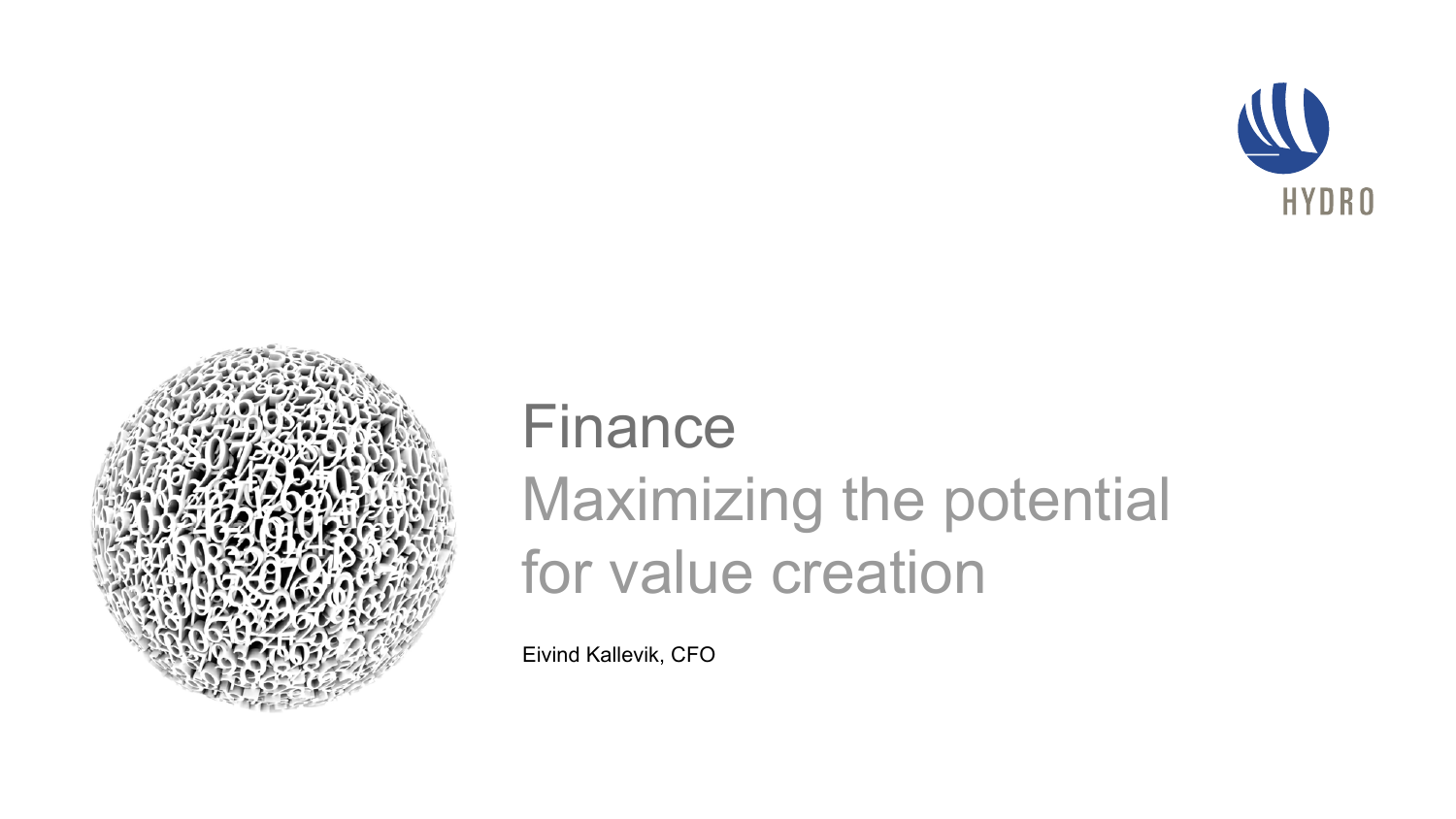# **Prudent financial** framework

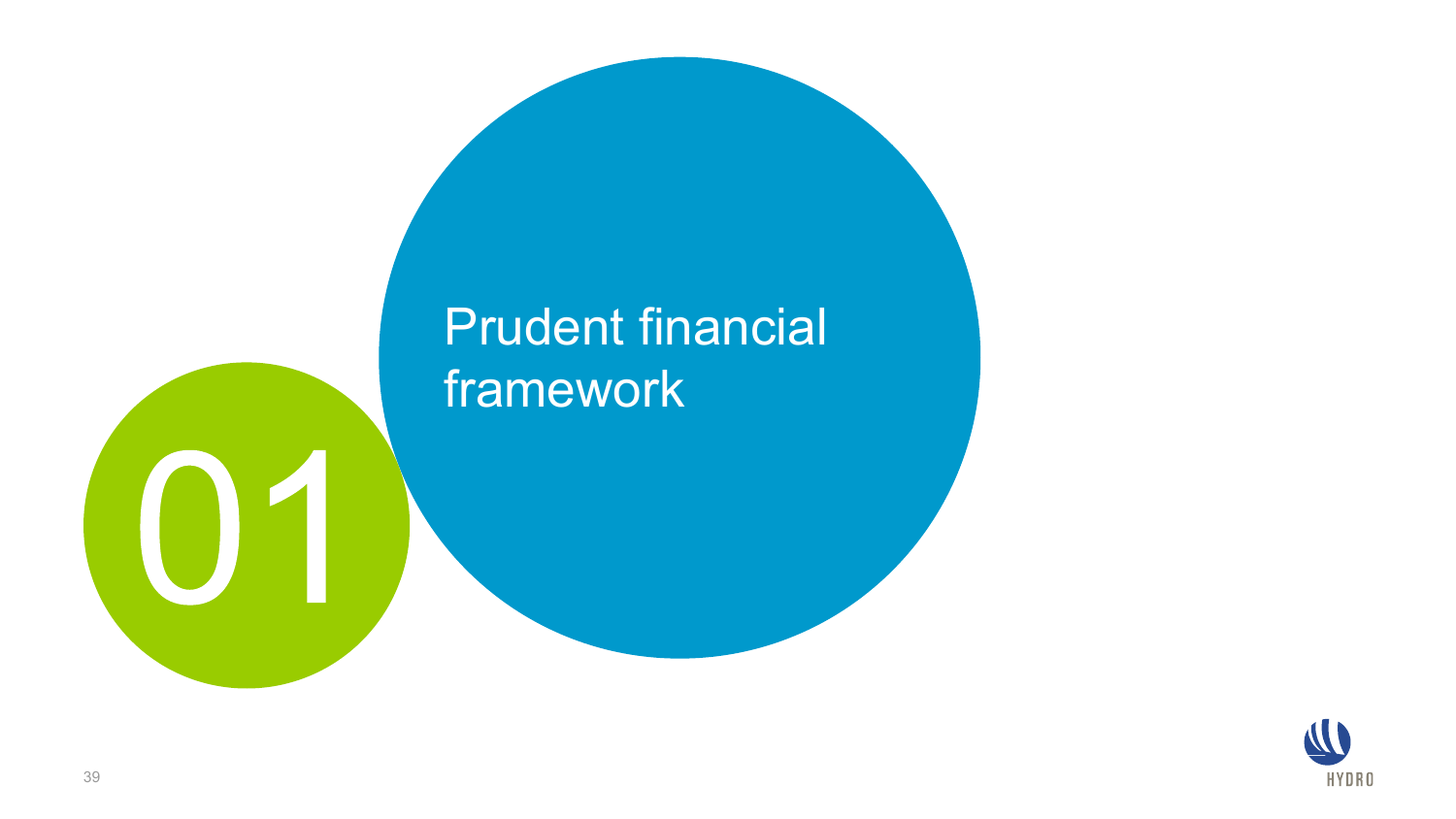## Prudent financial framework

Managing industry cyclicality, driving long-term shareholder value



1) Real 2015 terms

2) Funds from operations / adjusted net debt

3) Adjusted net debt / Equity

4) With Karmøy Technology Pilot net investment, after ENOVA support and including Extruded Solutions

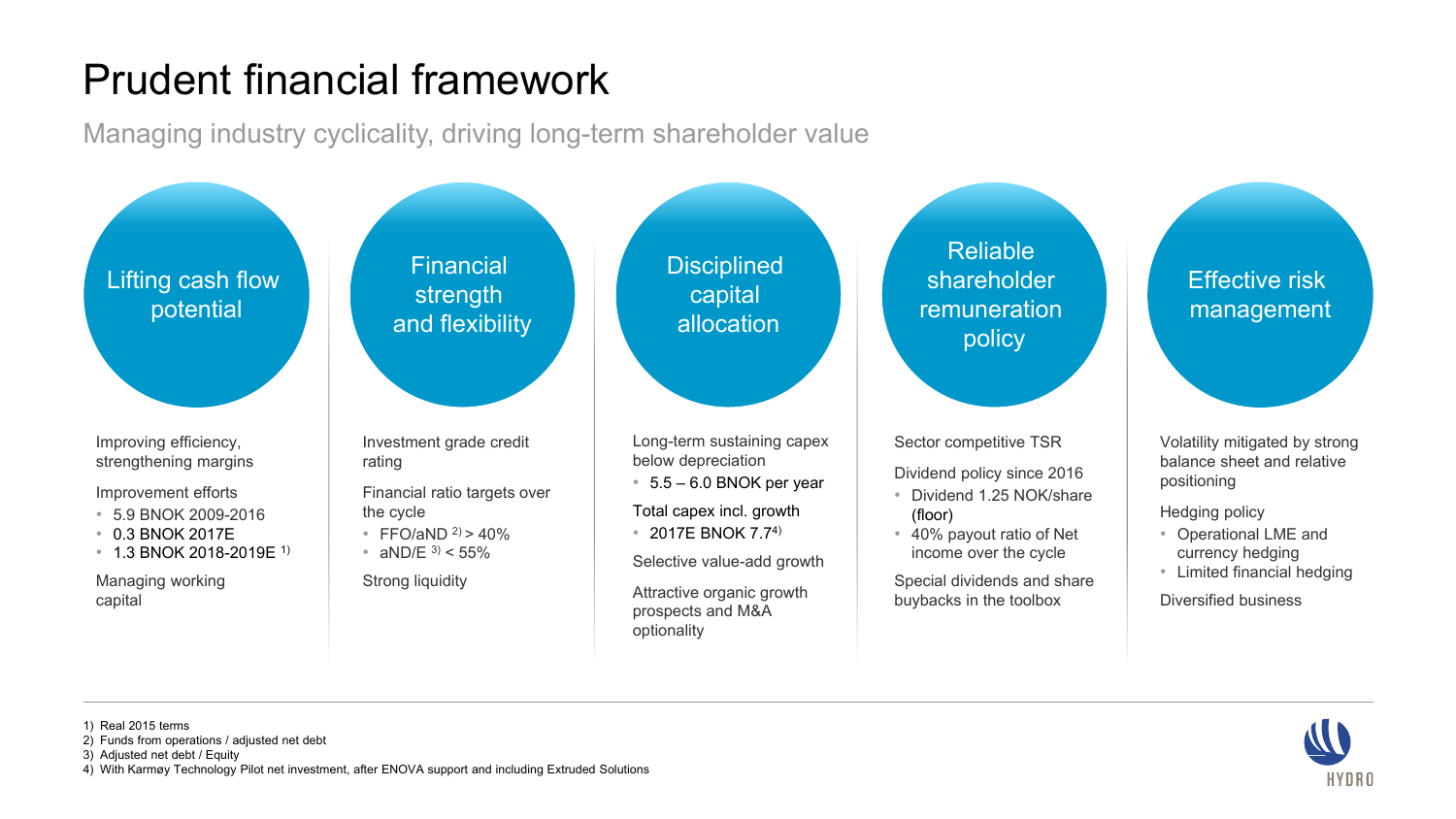### Supporting earnings with industry-leading improvement ambitions **LIFTING CASH FLOW POTENTIAL**



category, 3.0 BNOK 2016-2019



- **Volume/capacity**
- Fixed cost
- **Process improvement**
- Commercial improvements/high-grading
- ■Other

Hydro UEBIT including Hydro Extrusions before 2013 and 50% of Sapa Net Income after 2013.

\* YTD Q3-2017 annualized

\*\* Sapa 100% Underlying EBIT less 50% underlying net income - Q3 2017 annualized incl. excess value depreciation

\*\*\* Remaining improvement programs in real 2015 terms

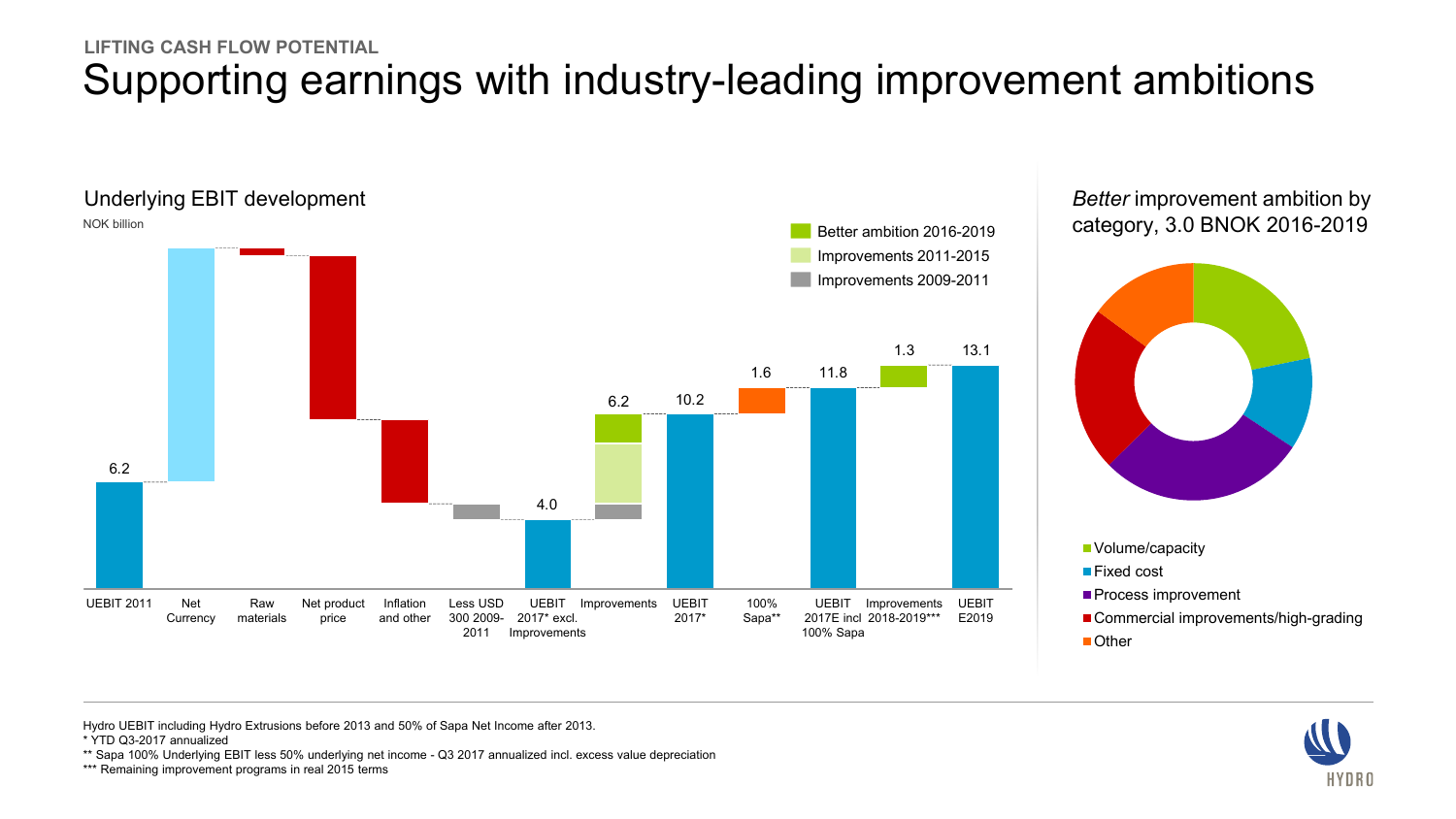## Sapa adds significant operating cash flow from day 1, with further improvement potential and growth opportunities **LIFTING CASH FLOW POTENTIAL**

2 874



- $\bullet$  BNOK 1 restructuring on annual basis delivered ahead of plan
- $\bullet$  Further potential for value-creation
	- −Increasing share of value-added sales
	- − Simplification and collaboration drive for continued profitability improvement
	- − Selective investments in capabilities and capacity to support value-over-volume strategy
- •Estimated synergies 200 MNOK per year



\* From cash flow statements Hydro and Sapa

\*\* Estimate including Sapa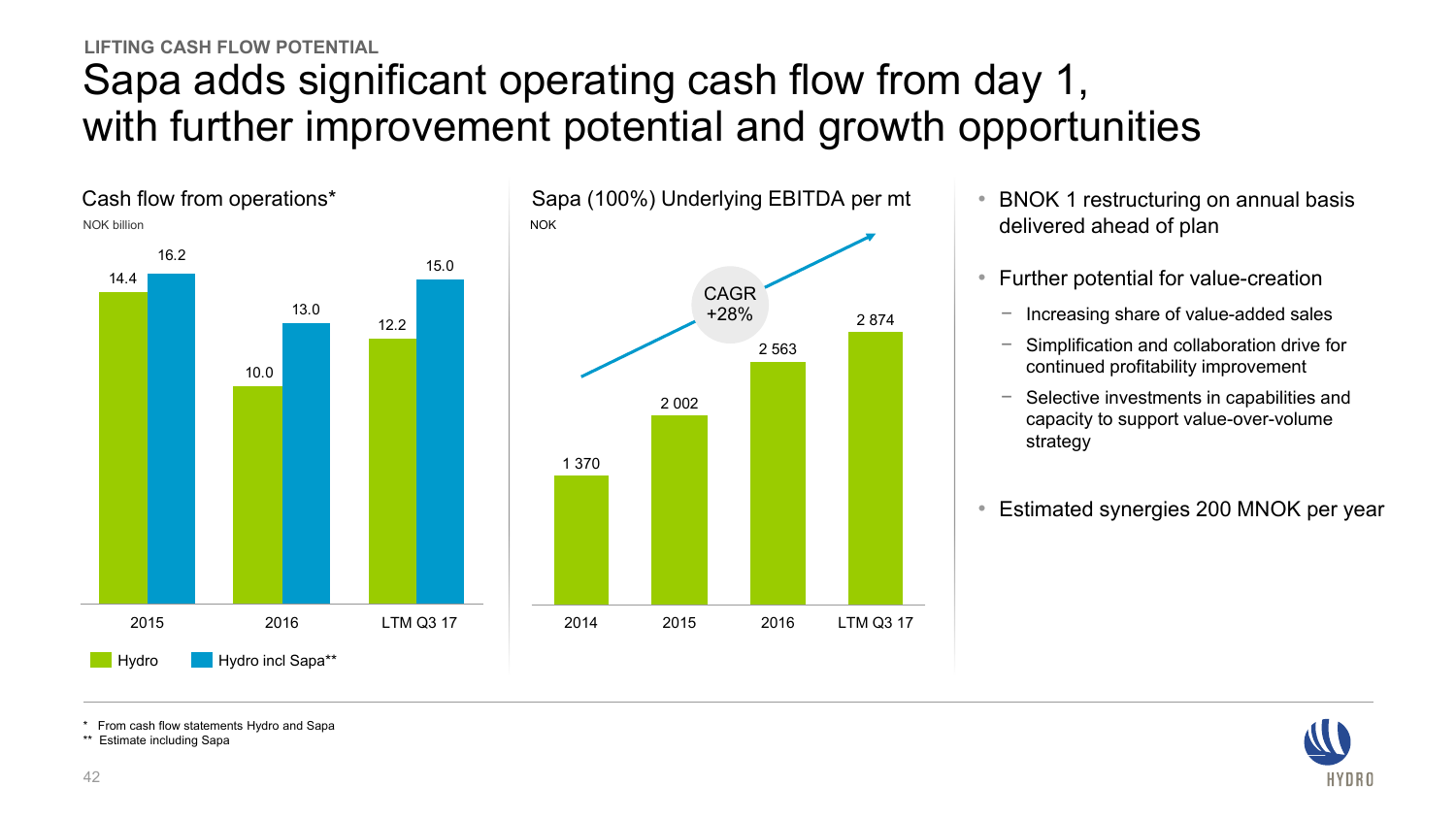### Rolled Products: Challenging 2017, investing for future growth **LIFTING CASH FLOW POTENTIAL**

Rolled Products Underlying EBIT per mt NOK



- Operational issues reducing cash flow in 2017
	- − Production performance at Alunorf and Hamburg have been stabilized
	- − Technical issues related to the UBC line mitigated, full ramp-up to >40 000 mt expected by year-end 2018
	- Qualification process ongoing for the Automotive Line 3, technical issues have been identified and are currently being resolved
- Gradual improvement during the next years
	- − Negative effect from the Neuss smelter to be mitigated with a more competitive power contract from 2018, positive effect of MNOK 350- 400/year
		- − Offsetting negative effect of MNOK ~ 250/year in Energy
	- Product mix improvement and further high-grading through ramp-up of UBC and AL3

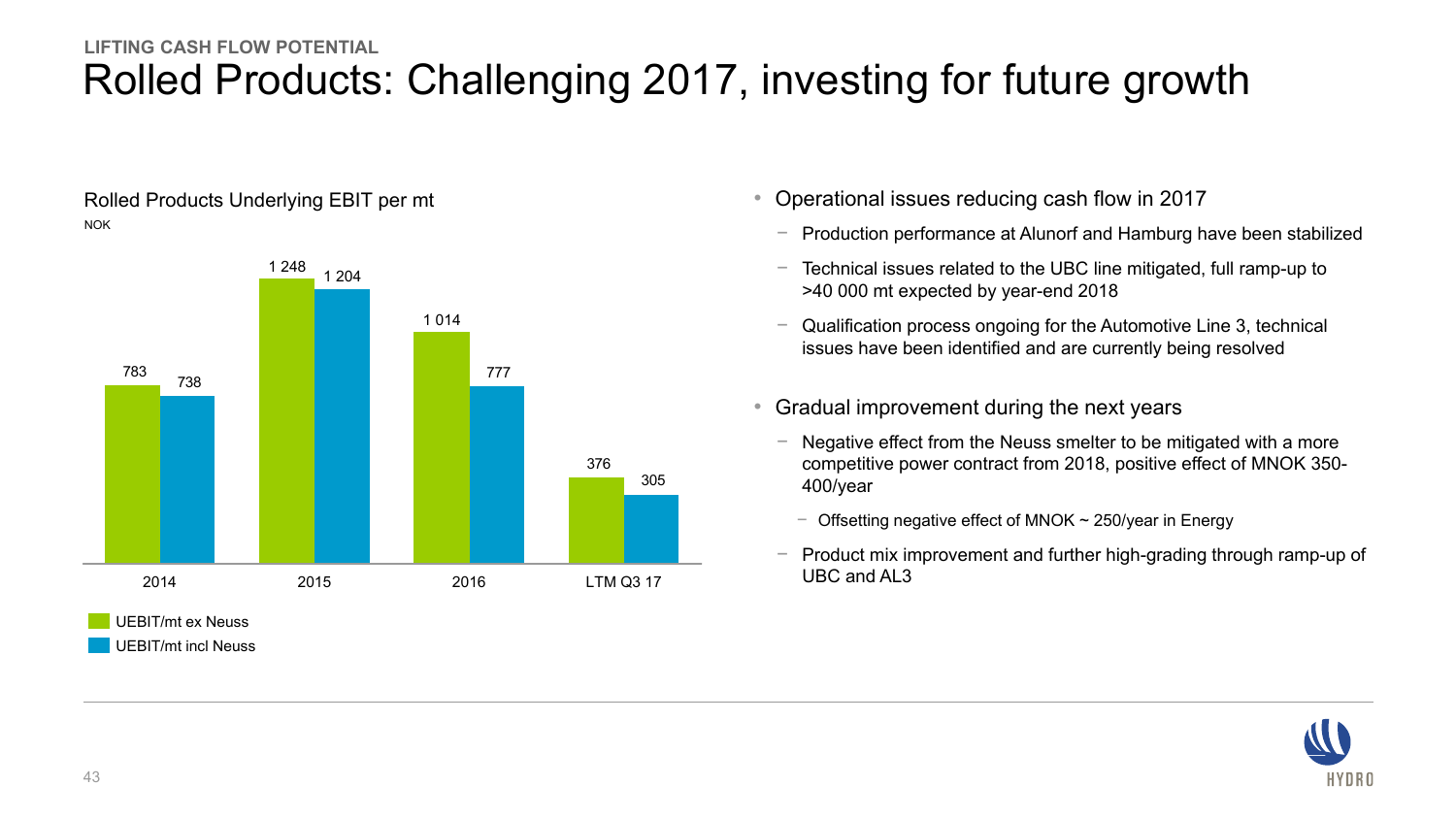### Increasing margins upstream, raw material cost push **LIFTING CASH FLOW POTENTIAL**



Implied alumina cost and margin, USD/mt<sup>1)</sup>

All-in implied primary cost and margin, USD/mt<sup>2)</sup>

300

1 550

**1 838**

2016

2 500

425

1 700

3 625

**2 125**

1) Realized alumina price minus underlying EBITDA for B&A, per mt alumina sales

2) Realized all-in aluminium price minus underlying EBITDA margin, including Qatalum, per mt aluminium sold. Implied primary cost and margin rounded to the nearest "25"

3) Realized LME plus realized premium, including Qatalum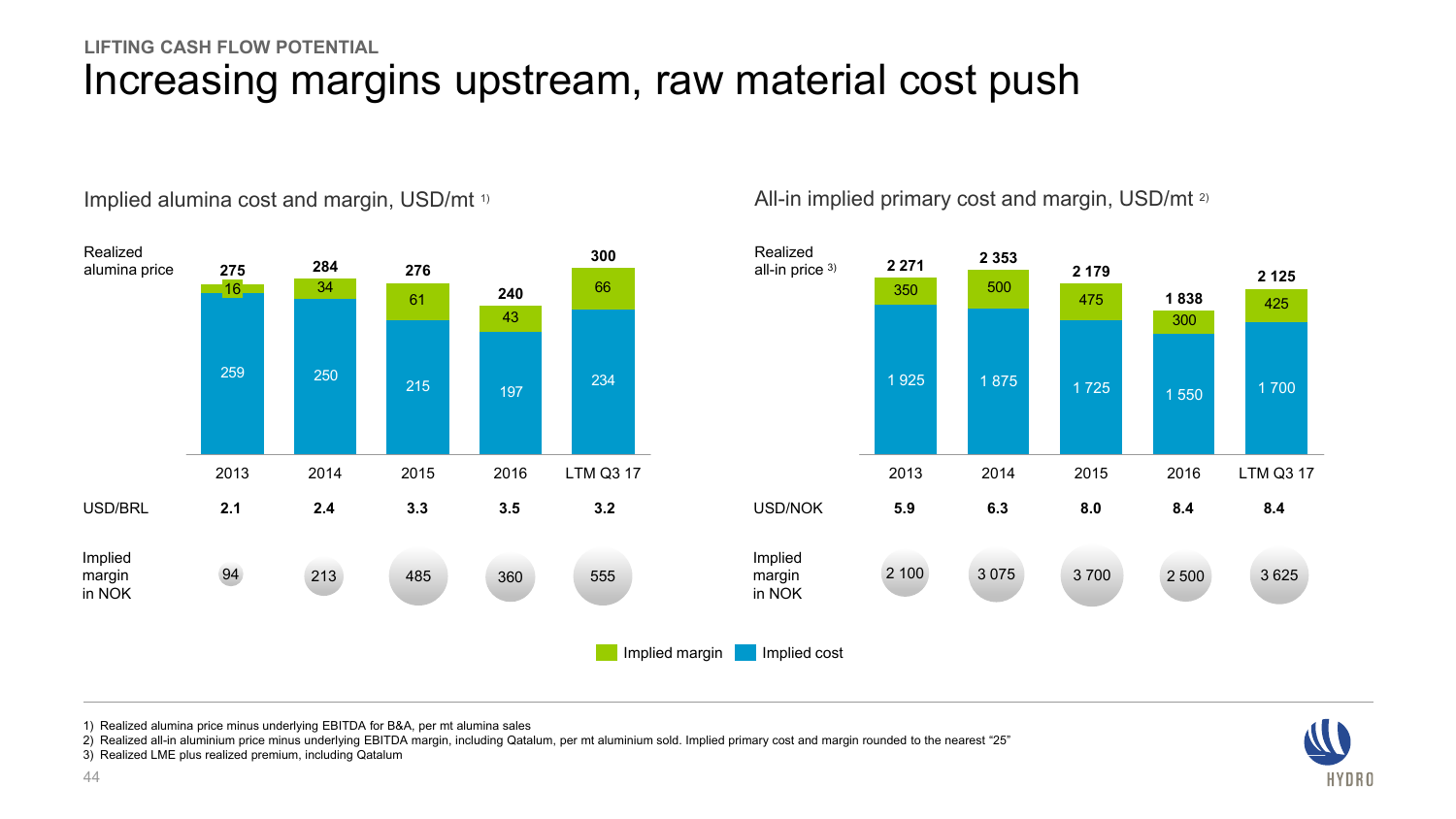### Optimizing working capital remains key priority **LIFTING CASH FLOW POTENTIAL**



- $\bullet$  Net operating capital generally follows LME
- $\bullet$  Extruded Solutions average working capital around 5 BNOK
- $\bullet$  Extruded Solutions reducing overall net operating capital days due to shorter lead times between suppliers and customers
- Reduced net operating capital days in 2016 and 2017 from the high inventory build-up throughout 2015



\* Last twelve months moving average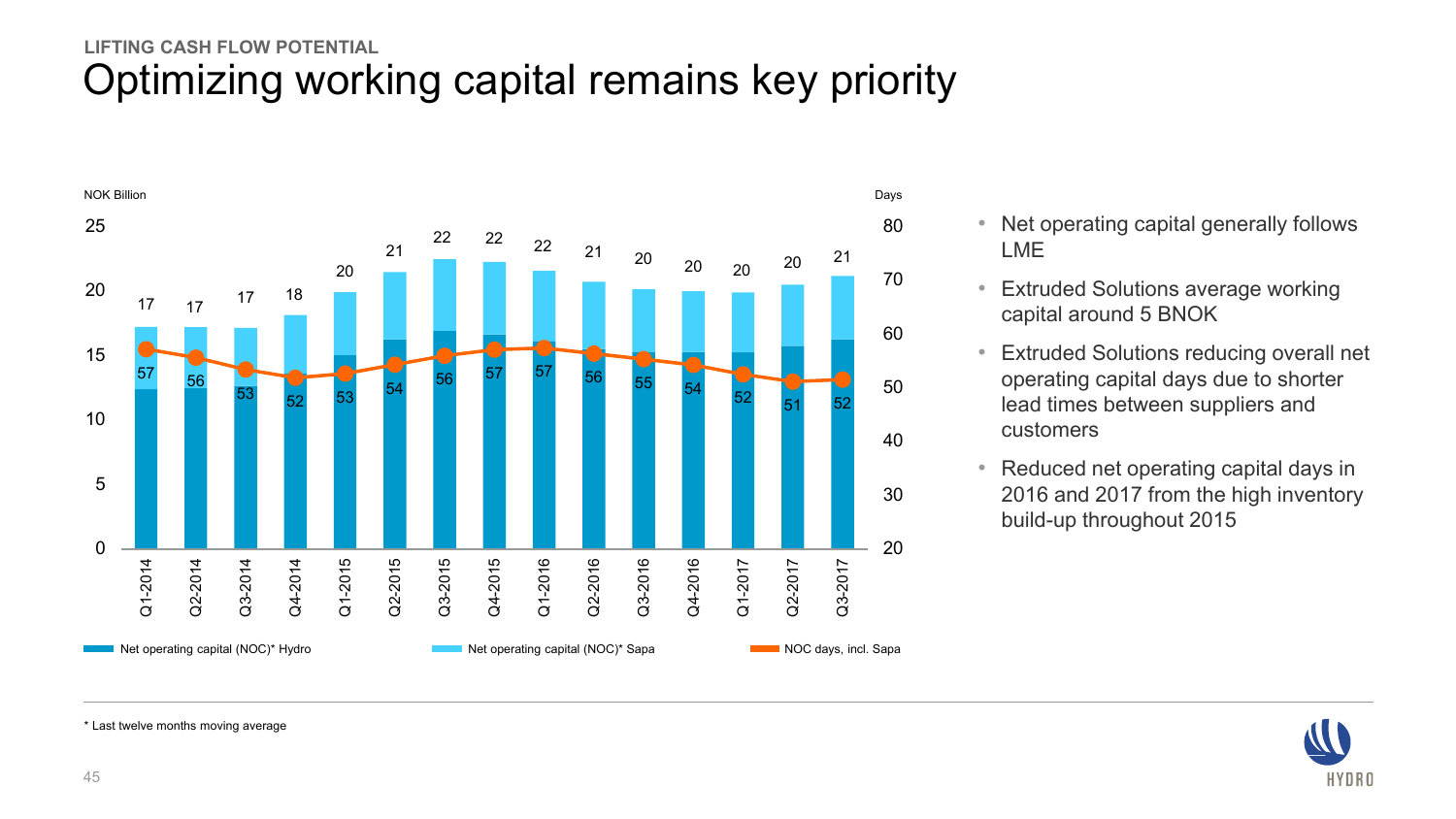### Maintaining a solid balance sheet and investment-grade credit rating **FINANCIAL STRENGTH AND FLEXIBILITY**

Strong liquidity, also following the Sapa acquisition



#### 11 % 14 % 20 %26 %22 % 19 % 24 % 11 %32 %0 %10 %20 %30 %40 % 50 %60 %2009 2010 2011 2012 2013 2014 2015 2016 2010 2011 2012 2013 2014 2015  $\triangleleft$  <55 % Q3 201728 %2 Adjusted net debt / Equity



#### 1) 2015 FFO/aND ratio has been restated due to change of definition 2) Estimate including Sapa

Hydro Hydro incl Sapa

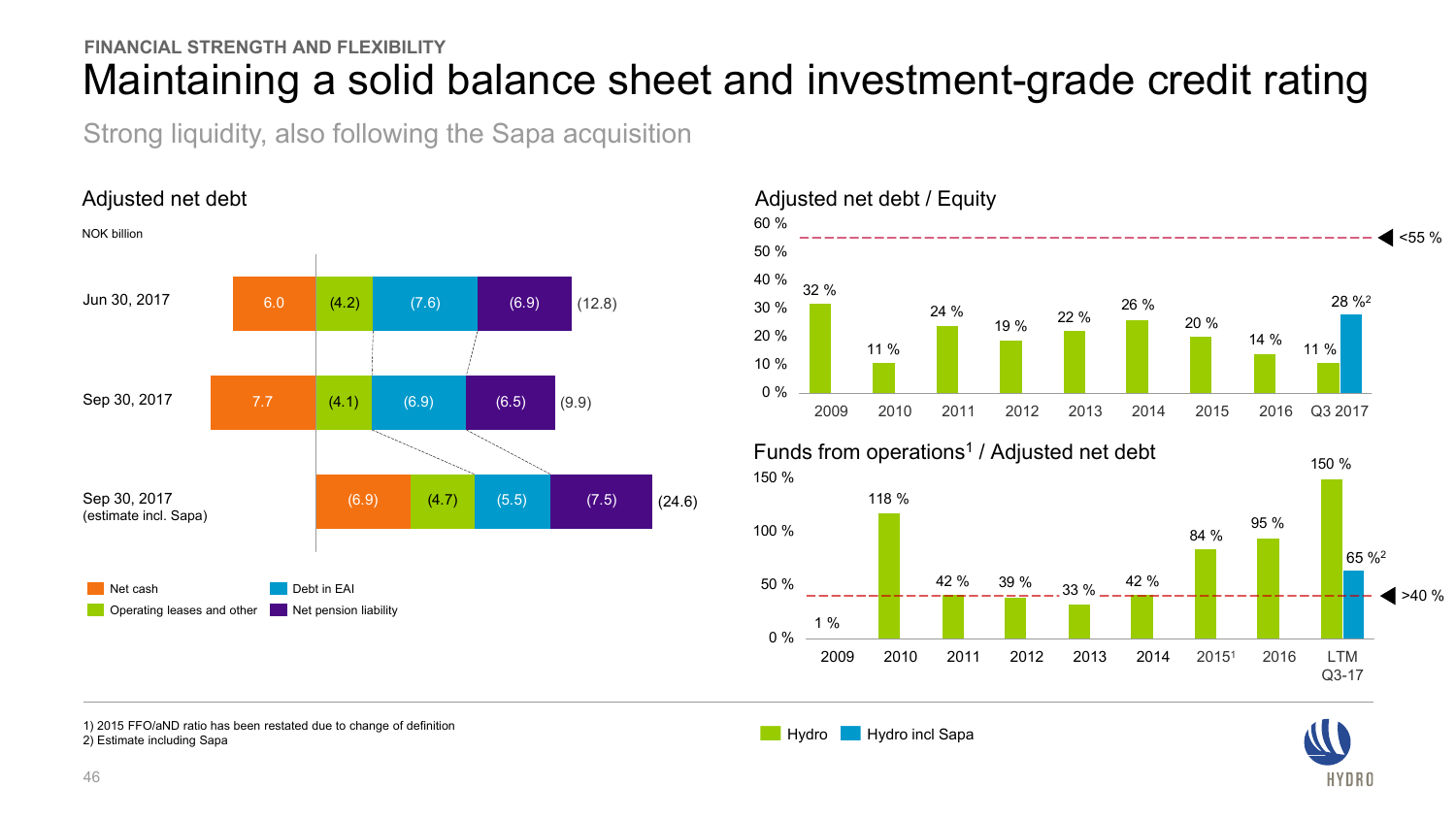## Successful financing of the Sapa-transaction in the Norwegian and Swedish bond markets**FINANCIAL STRENGTH AND FLEXIBILITY**



- Successful placement of bonds in Norway and Sweden
- Very strong interest and highly competitive terms achieved
- Total amount: NOK 3 billion and SEK 3 billion
	- − 2Y SEK 1 billion fixed rate note with a coupon of 0.125% p.a.
	- − 3Y SEK 1 billion floating rate note with a coupon of 3m Stibor + 0.75% p.a.
	- − 5Y SEK 1 billion fixed rate note with a coupon of 1.00% p.a.
	- 5Y NOK 2 billion floating rate note with a coupon of 3m Nibor + 0.75% p.a.
	- − 7Y NOK 1 billion fixed rate note with a coupon of 2.5% p.a.
- DNB, Nordea and Handelsbanken Joint Lead Managers

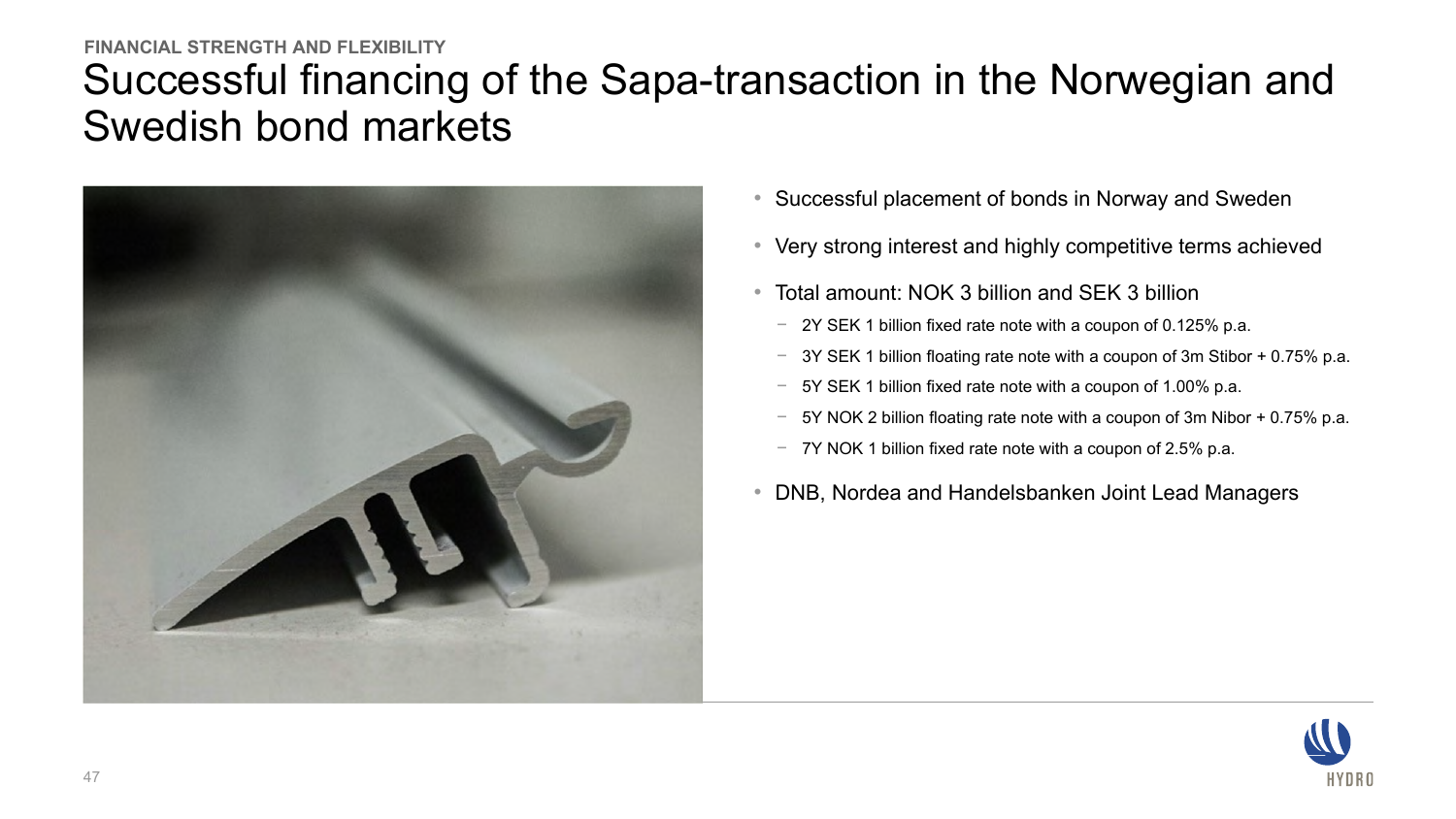### Long-term sustaining capex around NOK 5.5-6.0 billion **DISCIPLINED CAPITAL ALLOCATION**

Higher than average sustaining capex 2018-2020 mainly driven by sustaining investments in Brazil





\* Real 2017 figures

\*\* Red mud disposal area at Alunorte, tailing dam investments at Paragominas and opening of a new mining area at Paragominas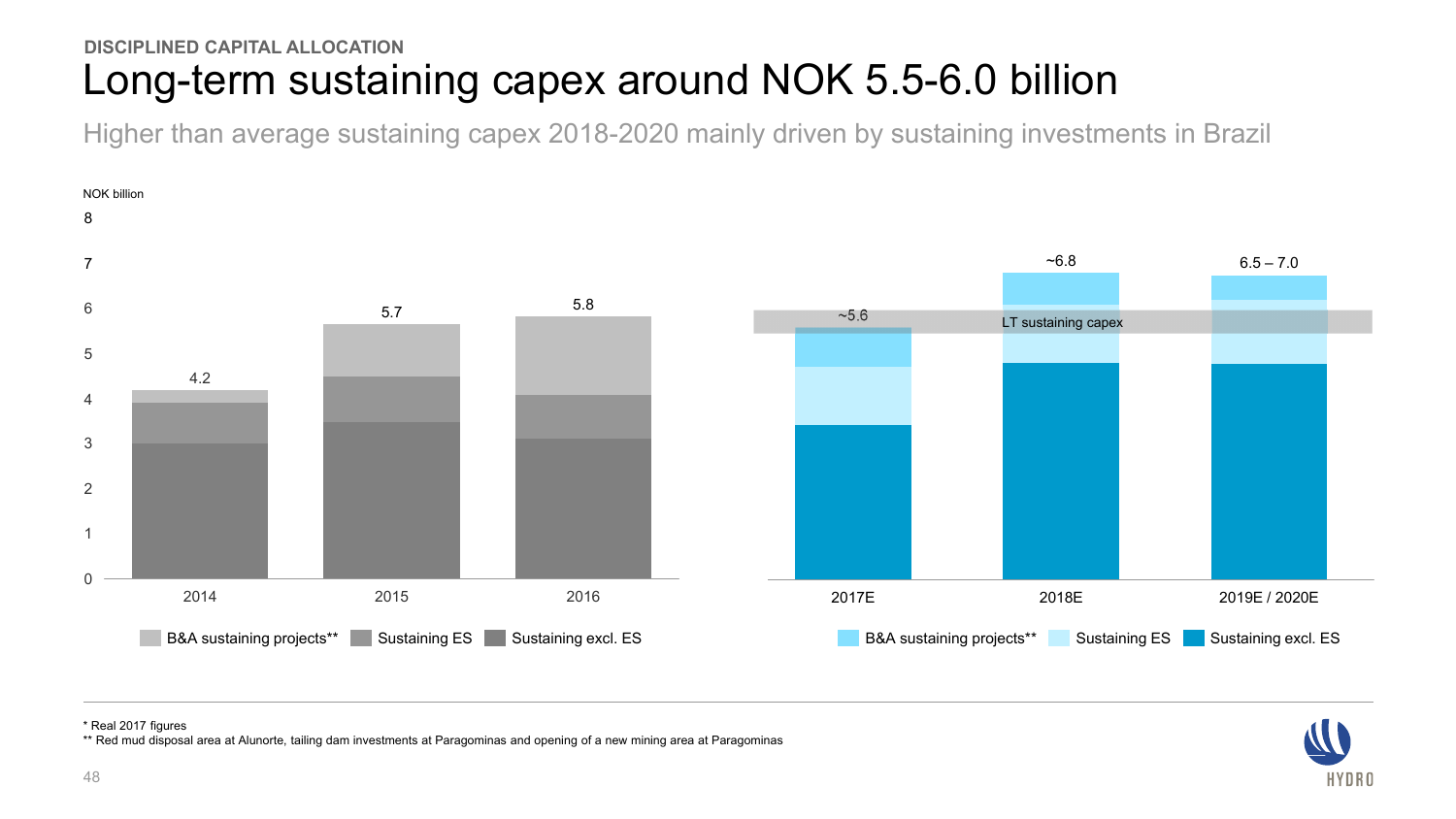### Growth capex focused on high-grading, recycling and technology **DISCIPLINED CAPITAL ALLOCATION**

Majority of sustaining capex allocated upstream



- • Sustaining projects for 2018-2020:
	- − Bauxite residue disposal area
	- − Opening of new bauxite mining area
	- − Pipeline replacement
	- − Primary rectifiers and asset integrity Albras
	- − Smelter relining
- Ongoing organic growth projects:
	- − Productivity improvements across the portfolio
- • Karmøy technology pilot 2015-2018:
	- − Gross investment 4.3 BNOK
	- − Of which Enova support 1.6 BNOK
	- − Net investment 2.7 BNOK
- Capex related to specific growth projects will be announced when decision is made



\* Includes Extruded Solutions

Sustaining capex\*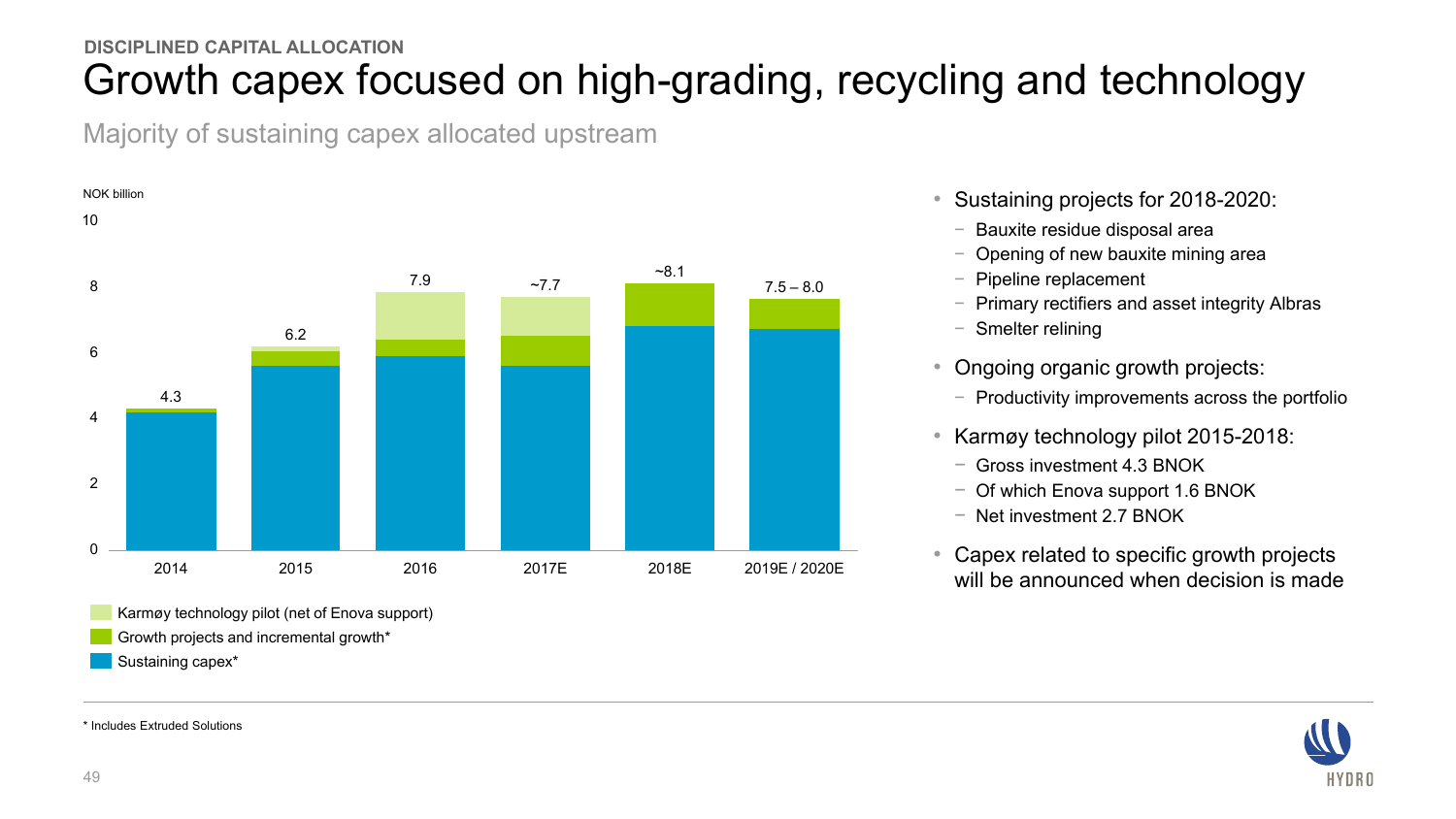## Capital allocated across the value chain, based on estimated premium above cost of capital **DISCIPLINED CAPITAL ALLOCATION**



 Increased growth opportunities through presence in full value chain and all market segments

#### • Upstream

•

•

•

- − Cost of capital reflecting higher capital intensity and expected volatility
- −Focus: creep projects, cost efficiency and debottlenecking

#### Downstream

- − Lower required cost of capital, more stable margins
- Focus: high grading portfolio, increasing exposure in higher-margin segments
- Energy
- − Stable cash flows from high-quality hydro power assets in Norway
- − Focus: securing RSK volumes and values, new hydropower projects

#### **Return requirements dependent on project specific risk assessments**

\* Real after tax

\*\* Hydro Extruded Products 2010-2012, 50% of underlying EBITDA Sapa JV 2013-2017 (pro forma figures until closing 2013) Upstream: Bauxite & Alumina, Primary Metal. Downstream: Extruded Solutions, Rolled Products, Metal Markets

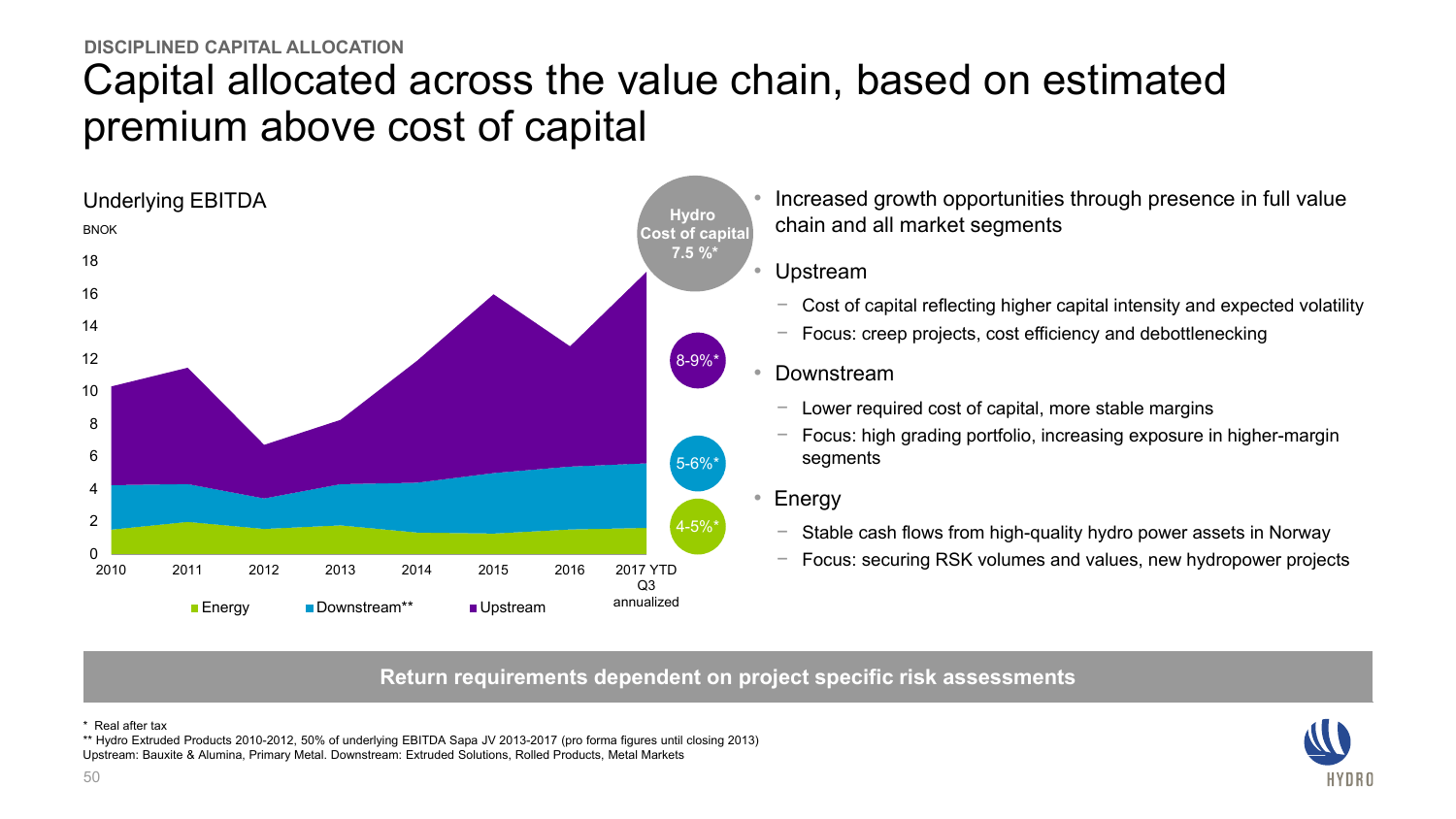### Increasing relative share of downstream exposure **DISCIPLINED CAPITAL ALLOCATION**





Capital employed pie-charts excludes other & eliminations of negative ~7.7 BNOK

\* Indicative estimate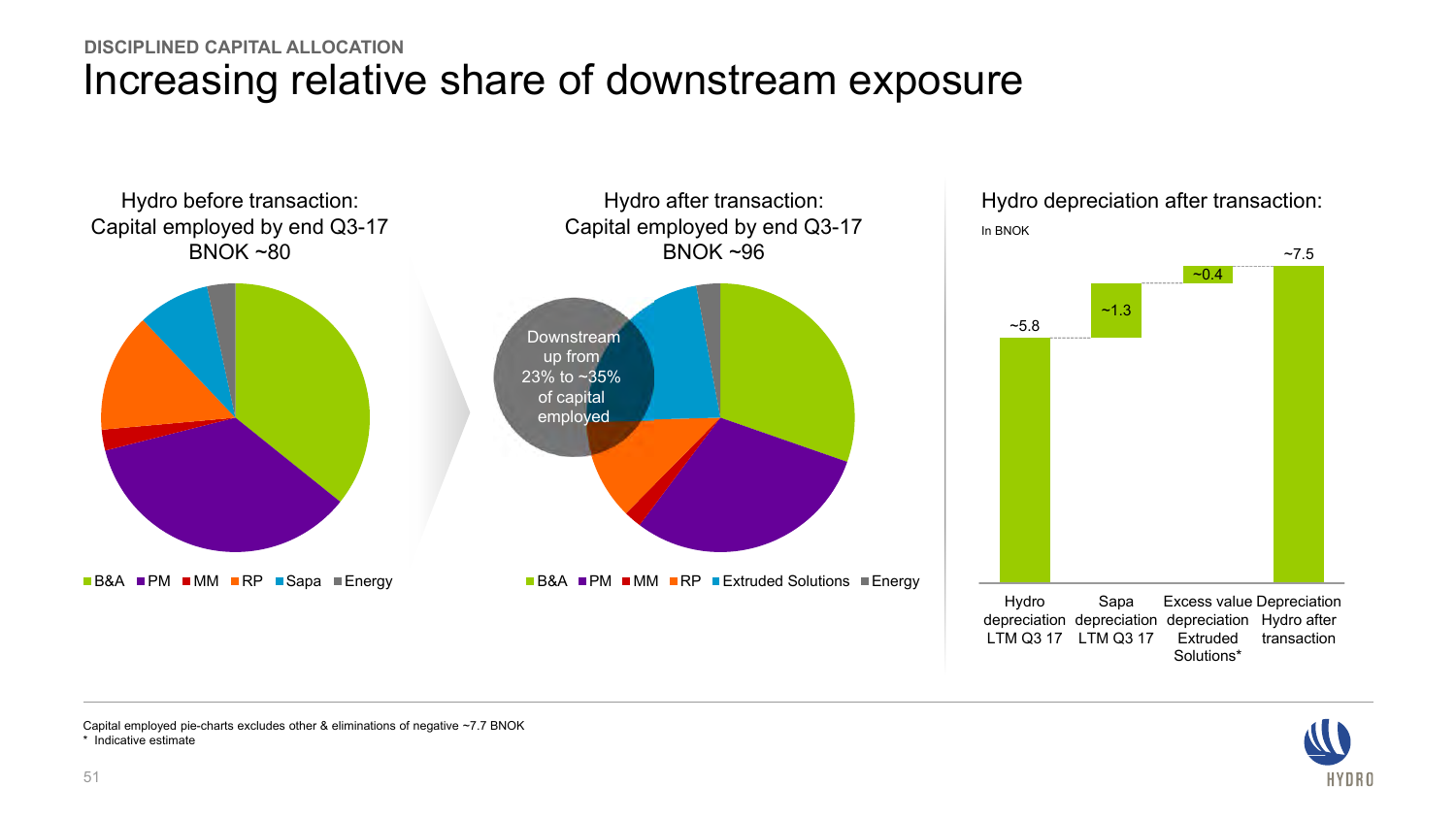### Increasing relative share of downstream exposure **DISCIPLINED CAPITAL ALLOCATION**





Underlying EBITDA pie-charts excludes other & eliminations of negative ~0.5 BNOK \* Indicative estimate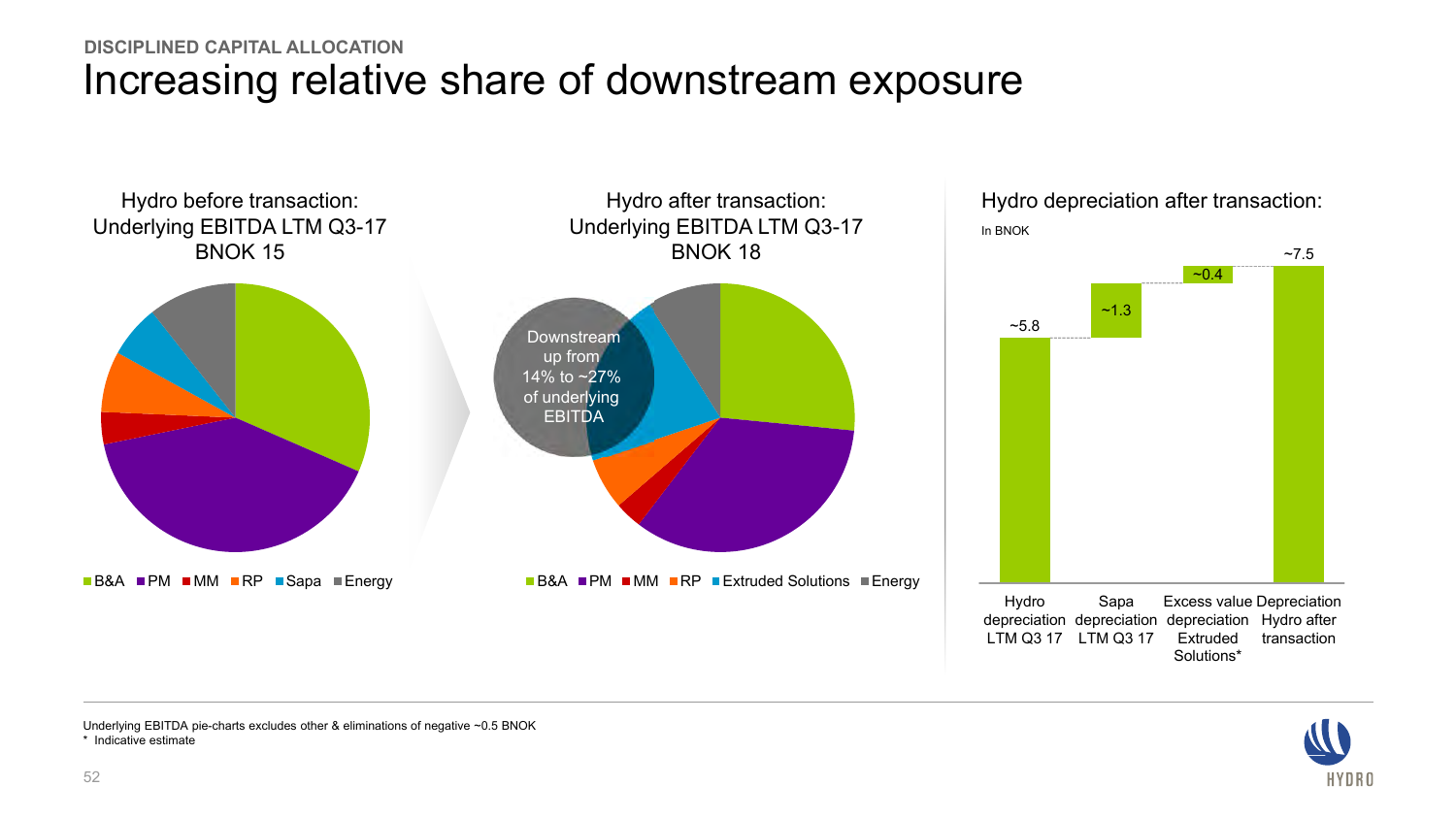### Limited financial hedging, flexible business model **EFFECTIVE RISK MANAGEMENT**

Historical correlations between commodities and currencies indicate a natural earnings hedge

| <b>Hedging strategy</b> |
|-------------------------|

- − Fluctuating with the market: revenues primarily exposed to LME, PAX and USD
- − Volatility mitigated by strong balance sheet
- Strengthening relative position to ensure competitiveness
- • Diversified business
	- − Upstream cyclicality balanced with more stable earnings downstream
	- Exposed to different markets and cycles
- Bauxite & Alumina
	- − Currency exposure, mainly USD and BRL
	- Exposed to LME and Platts alumina index prices
- • Primary Metal
	- − Operational LME hedging one-month forward sales
	- − Currency exposure, mainly USD, NOK and BRL
- $\bullet$  Metal Markets, Rolled Products, Extruded Solutions
	- − Operational LME and currency hedging to secure margin
- •Flexibility to hedge LME or currency in certain cases
- $\bullet$  Long-term debt in currencies reflecting underlying exposures and cash generation, also considering attractiveness in main financial markets

Monthly correlations 1994-2016 Cross-correlations between currencies and commodities





*Source: Thomson Reuters, Hydro analysis*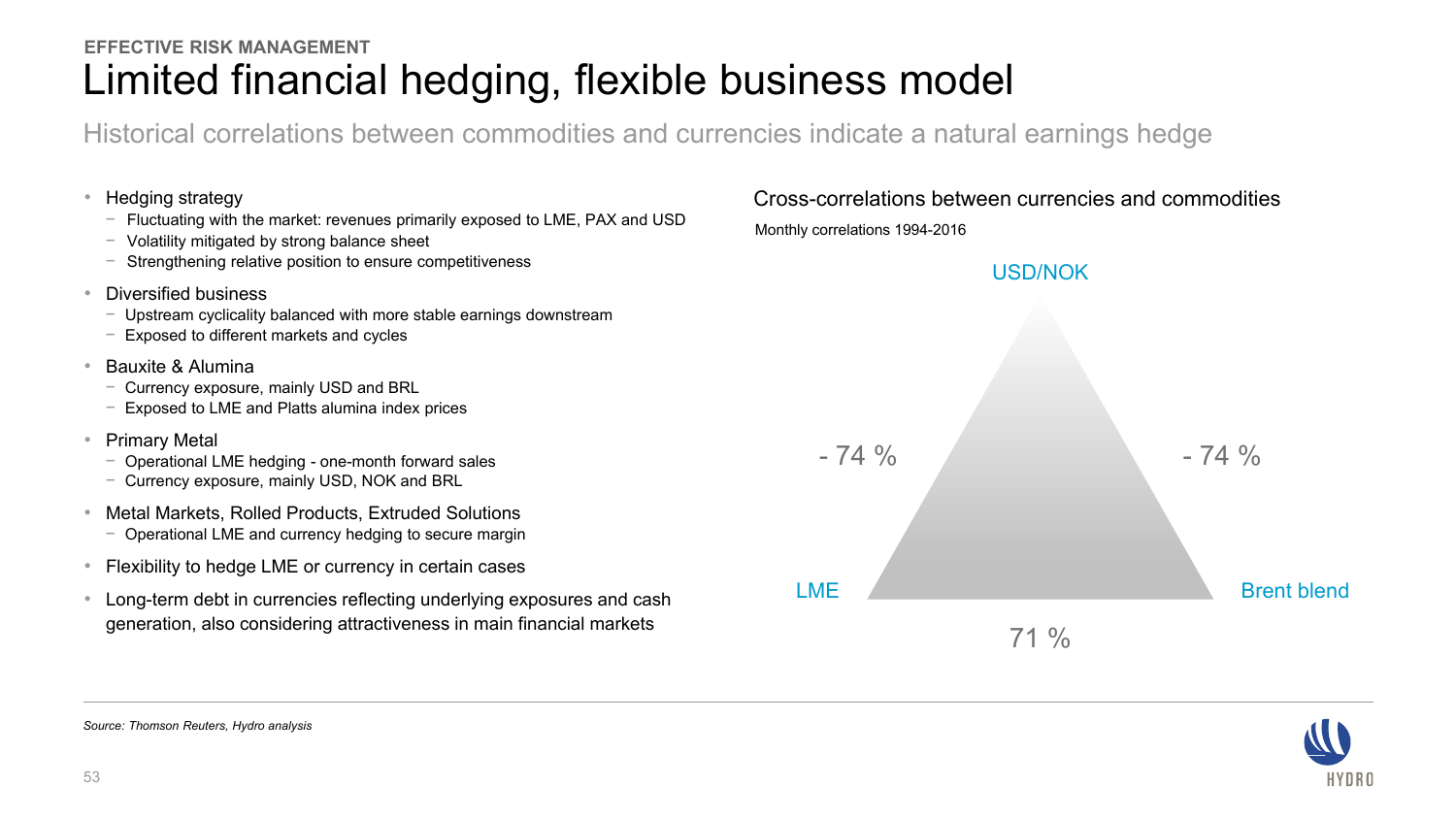# Sensitivities and scenarios

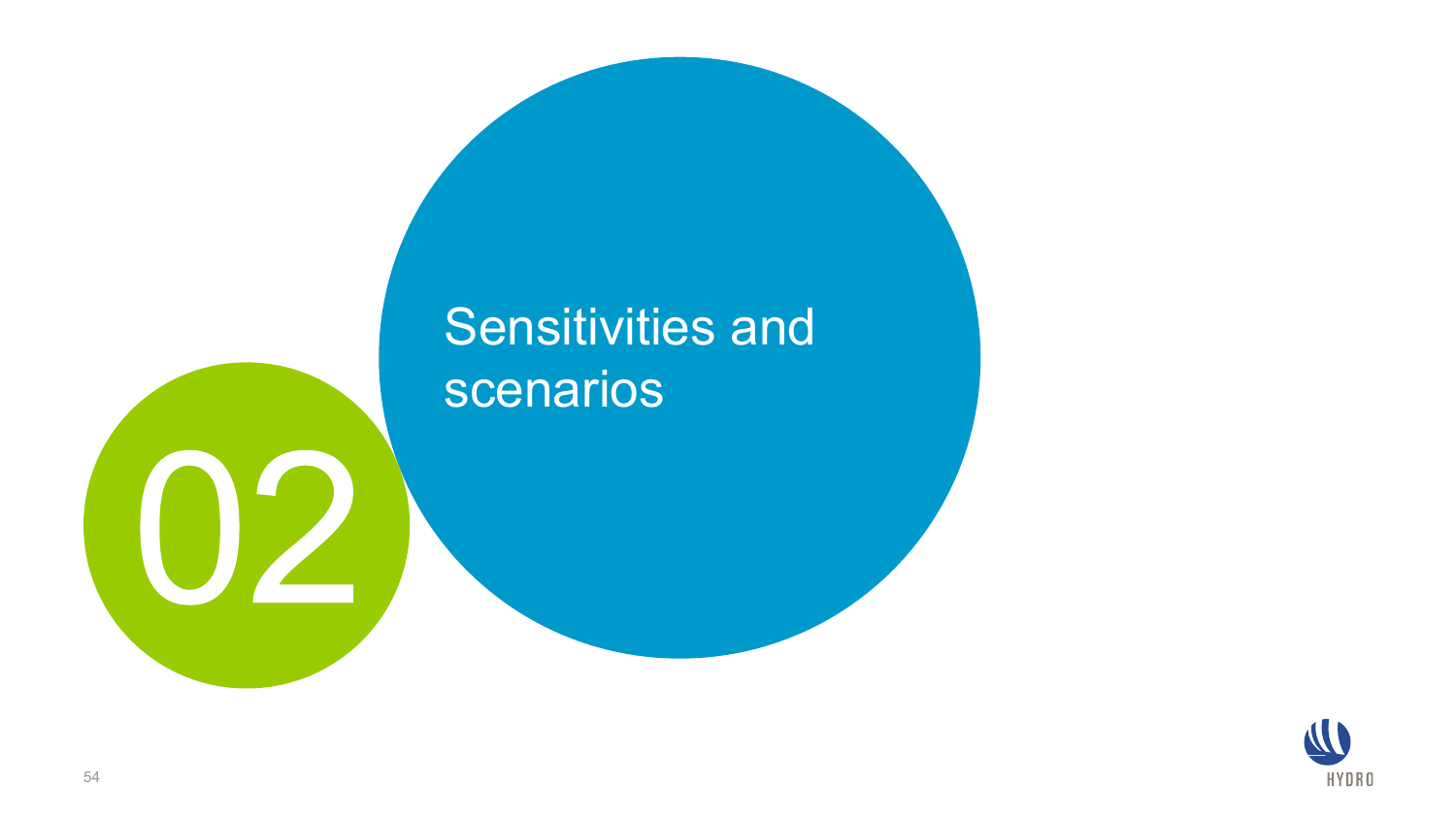## Significant exposure to commodity and currency fluctuations



#### Other commodity prices, sensitivity +10%\* NOK million



#### *Sustainable effect:*

| NOK million           | <b>USD</b> | <b>BRL</b> | <b>EUR</b> |
|-----------------------|------------|------------|------------|
| <b>UEBIT</b>          | 3450       | (1 210)    | (220)      |
| <b>UEBITDA</b>        | 3 5 4 0    | (900)      | (80)       |
| <b>UEPS</b>           | 1.17       | (0.37)     | (0.07)     |
| <br>--<br>.<br>$\sim$ | $\sim$     |            |            |

#### *One-off reevaluation effect:*

| Financial items | (70) | 610 | (1890) |
|-----------------|------|-----|--------|
|-----------------|------|-----|--------|

• Annual sensitivities based on normal annual business volumes, LME USD 1 925 per mt, fuel oil USD 420 per mt, petroleum coke USD 325 per mt, caustic soda USD 510 per mt, coal USD 80 per mt, USD/NOK 8.10, BRL/NOK 2.50, EUR/NOK 9.40

• Aluminium price sensitivity is net of aluminium price indexed costs and excluding unrealized effects related to operational hedging

 BRL sensitivity calculated on a long-term basis with fuel oil assumed in USD. In the short-term, fuel oil is BRL-denominated

- Excludes effects of priced contracts in currencies different from underlying currency exposure (transaction exposure)
- Currency sensitivity on financial items includes effects from intercompany positions
- 2018 Platts alumina index (PAX) exposure used



- \*\* 2018 Platts alumina index exposure
- \*\*\* Europe duty paid standard ingot premium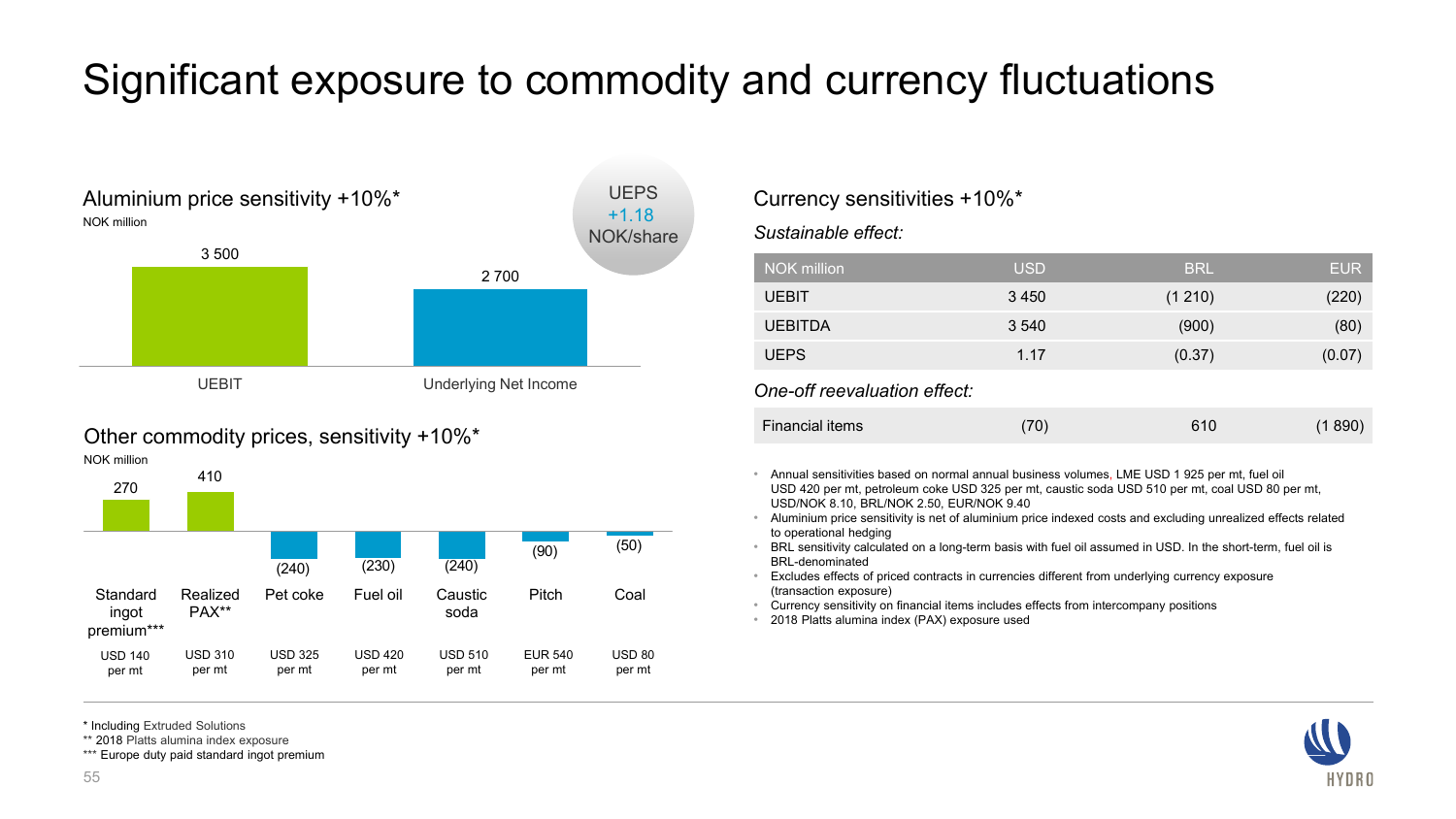## Bauxite & Alumina sensitivities

Annual sensitivities on underlying EBIT if +10% in price NOK million



#### Currency sensitivities +10%

| NOK million | USD | <b>BRL</b> | <b>FUR</b> |
|-------------|-----|------------|------------|
| JEBIT       | 990 | (820)      | $\sim$     |

#### Revenue impact

- ~14.5% of 3-month LME price per tonne alumina
	- − ~One month lag
- Realized alumina price lags PAX by one month

#### Cost impact

#### *Bauxite*

- ~2.45 tonnes bauxite per tonne alumina
- Pricing partly LME-linked for bauxite from MRN

#### *Caustic soda*

- ~0.1 tonnes per tonne alumina
- Prices based on IHS Chemical, pricing mainly monthly per shipment

#### *Energy*

- ~0.11 tonnes coal per tonne alumina, Platts prices, one year volume contracts, weekly per shipment pricing
- ~0.11 tonnes heavy fuel oil per tonne alumina, prices set by ANP/Petrobras in Brazil, weekly pricing (ANP) or anytime (Petrobras)
- Increased use of coal as energy source in Alunorte



\* 2018 Platts alumina index exposure Currency rates used: USD/NOK 8.10, BRL/NOK 2.50, EUR/NOK 9.40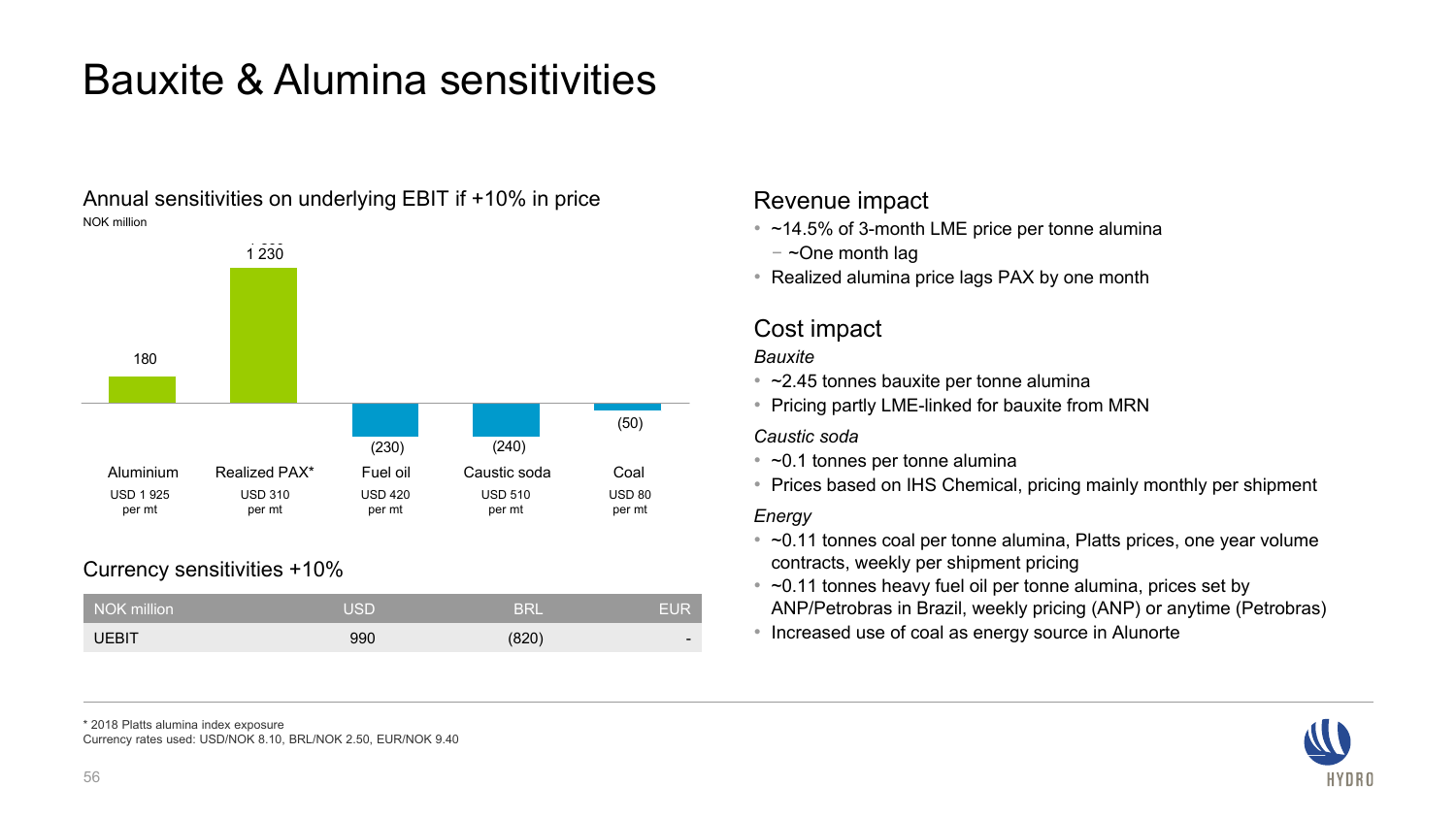## Primary Metal sensitivities

Annual sensitivities on underlying EBIT if +10% in price NOK million



#### Currency sensitivities +10%

| $\blacksquare$ NOK million $\blacksquare$ | USD  | <b>BRL</b> | <b>EUR</b> |
|-------------------------------------------|------|------------|------------|
| JEBIT                                     | 2060 | (390)      | (230)      |

#### Revenue impact

- Realized price lags LME spot by ~1-2 months
- Realized premium lags market premium by ~1-2 months

#### Cost impact

#### *Alumina*

- ~1.9 tonnes per tonne aluminium
- ~14.5% of 3-month LME price per tonne alumina, increasing volumes priced on Platts index
	- − ~ 1-3 months lag

#### *Carbon*

- ~0.35 tonnes petroleum coke per tonne aluminium,
- Pace Jacobs Consultancy, 2-3 year volume contracts, quarterly pricing
- ~0.08 tonnes pitch per tonne aluminium, CRU, 2-3 year volume contracts, quarterly pricing

#### *Power*

- 13.7 MWh per tonne aluminium
- Long-term power contracts with indexations



\* Europe duty paid. Hydro Q3'17 realized premium USD 261 per mt \*\* 2018 Platts alumina index exposure

Currency rates used: USD/NOK 8.10, BRL/NOK 2.50, EUR/NOK 9.40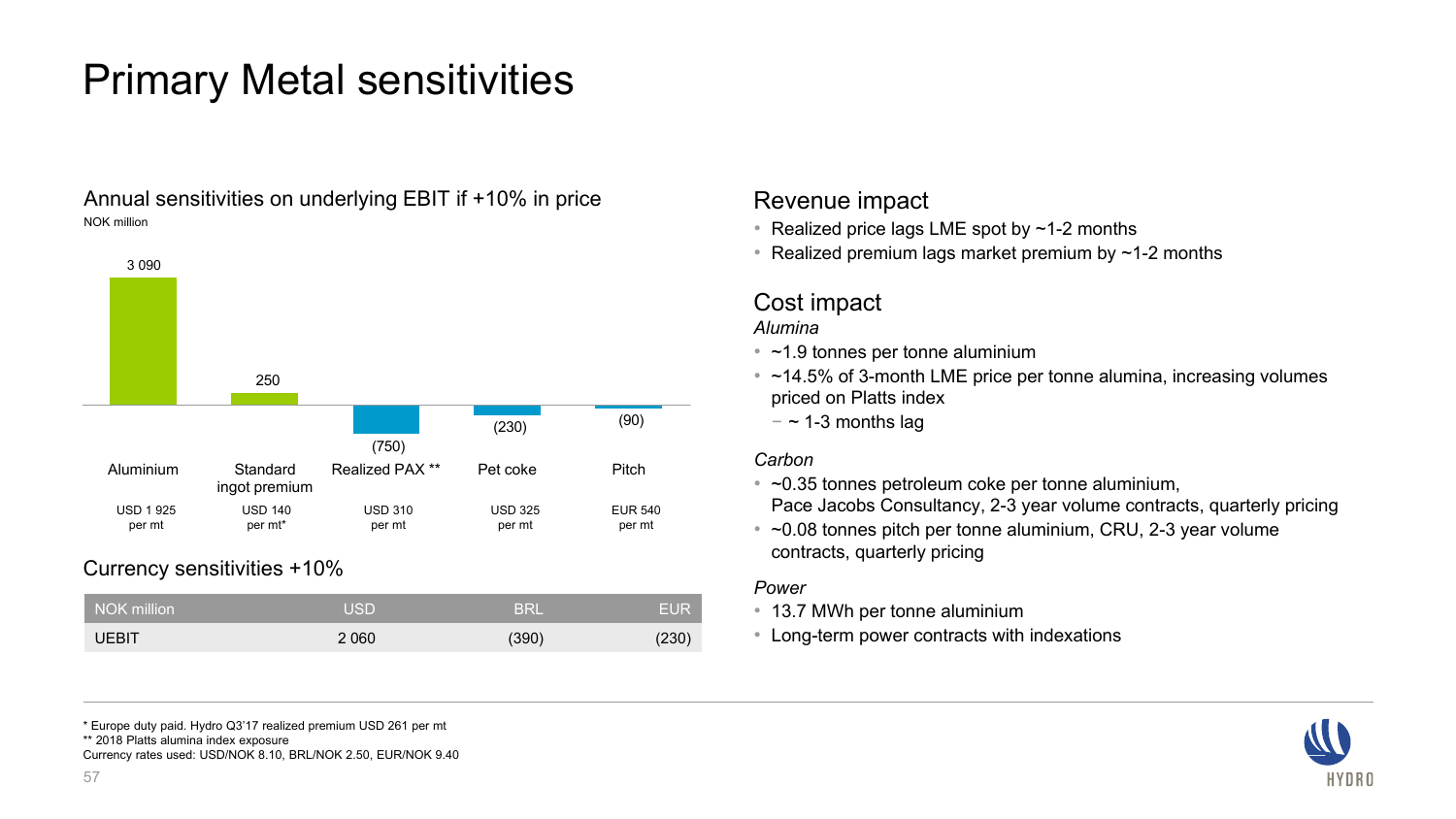## Commodities and currencies need to be seen in tandem

Spot prices and currency rates indicate earnings upside

#### Underlying EBIT sensitivity to changes in LME and USD/NOK

Change in LME price

Key variables "run-rate"\* vs Q3-17 realized

|                   | Change in<br><b>UEBIT</b><br>(BNOK) | $-10%$ | 0     | $+10%$ |
|-------------------|-------------------------------------|--------|-------|--------|
|                   | $+10%$                              | (0.4)  | 3.5   | 7.3    |
| Change in USD/NOK | 0                                   | (3.5)  | 0     | 3.5    |
|                   | $-10%$                              | (6.6)  | (3.5) | (0.3)  |

|                | $Q3-17$ | realized Run-rate* % change |       | Impact on<br><b>UEBIT (BNOK)</b> | Impact on UEPS<br>(NOK/share) |
|----------------|---------|-----------------------------|-------|----------------------------------|-------------------------------|
| <b>LME</b>     | 1925    | 2 100                       | 9%    | 3.2                              | 1.1                           |
| <b>PAX</b>     | 310     | 450                         | 45 %  | 1.8                              | 1.0                           |
| <b>USD/NOK</b> | 8.1     | 8.1                         | 0%    | 0.0                              | 0.0                           |
| <b>BRL/NOK</b> | 2.5     | 2.5                         | $0\%$ | 0.0                              | 0.0                           |
| Total          |         |                             |       | 5.0                              | 2.1                           |

Annual effect

**HYDRO** 

\* Run rate – market rates as of November 23, 2017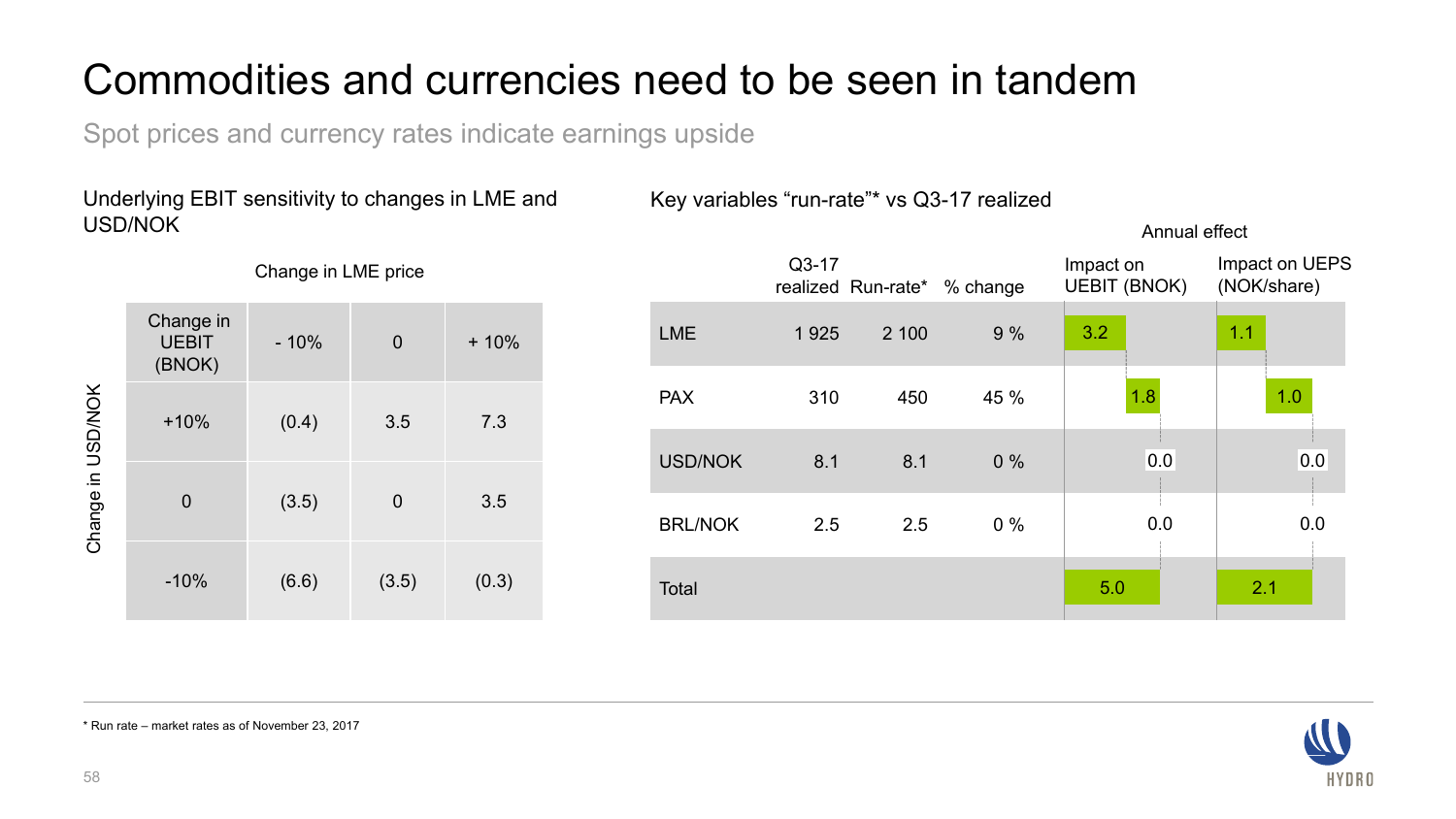## Improvement efforts lift UEBITDA potential

Scenarios are not forecasts, but represent earnings potential based on sensitivities



#### **Additional factors influencing earnings (not included in the scenarios):**

Production volumes, alumina sales pricing on PAX, energy prices, downstream margin developments, raw material cost development, premiums, inflation, currency, depreciation, other

Last 4 quarters underlying EBITDA as basis. USD/NOK 8.0, BRL/NOK 2.5, realized premium above LME 260 USD/mt, PAX 350 USD/mt assumed for all scenarios. Other assumptions unchanged. Improvements used for scenarios exclude Extruded Solutions \* Future improvement efforts in real 2015 terms, before depreciation.

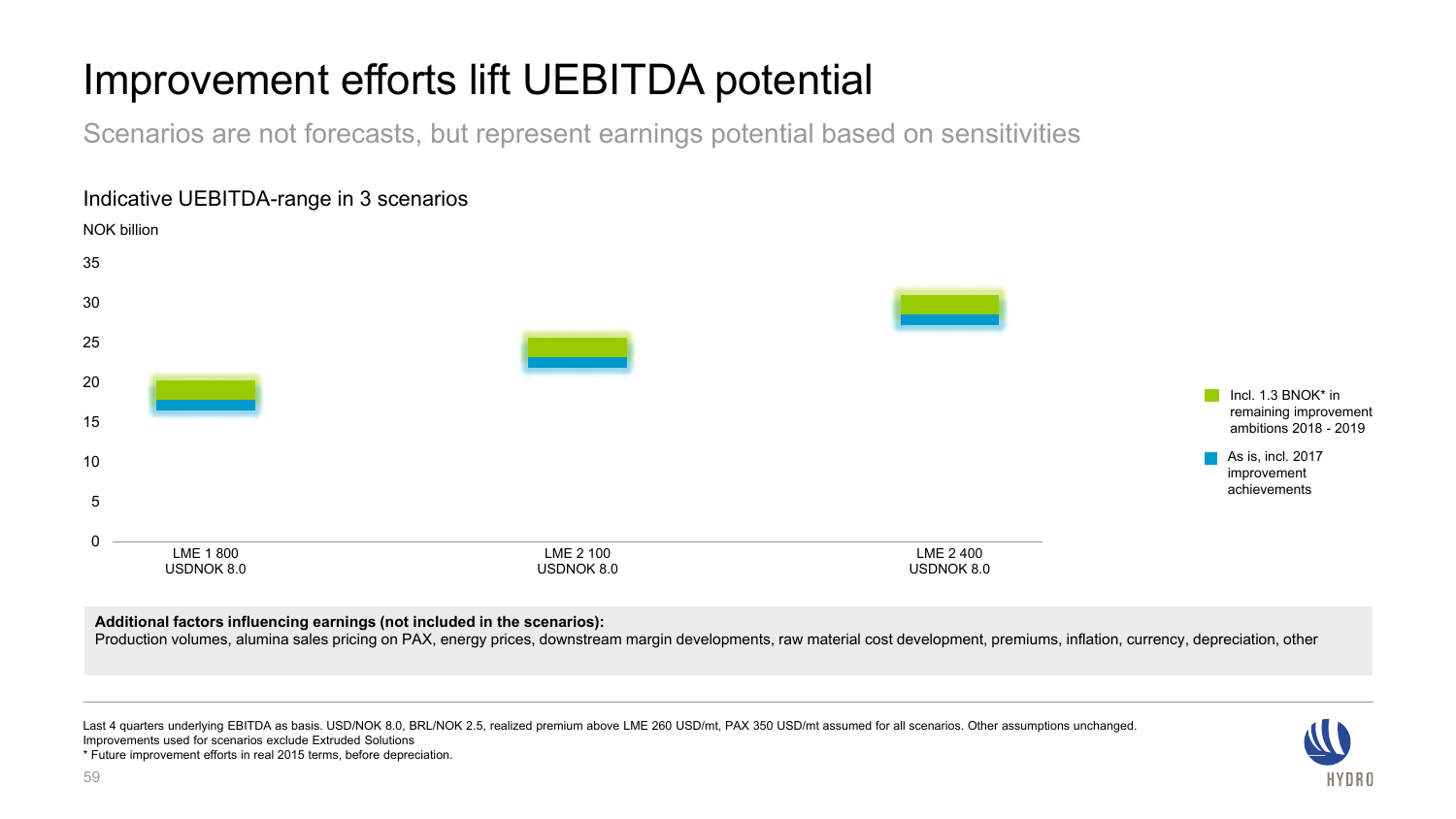## Improvement efforts and capital discipline contribute to FCF growth…

Scenarios are not forecasts, but represent earnings potential based on sensitivities



#### **Additional factors influencing earnings (not included in the scenarios):**

Production volumes, alumina sales pricing on PAX, energy prices, downstream margin developments, raw material cost development, premiums, inflation, currency, taxes, investments, interest expense, depreciation, other

Last 4 quarters underlying EBITDA as basis. USD/NOK 8.0, BRL/NOK 2.5, realized premium above LME 260 USD/mt, PAX 350 USD/mt assumed for all scenarios. Long-term capex 5.5 - 6 BNOK per year Other assumptions unchanged. Improvements used for scenarios exclude Extruded Solutions \* Future improvement efforts in real 2015 terms, before depreciation.

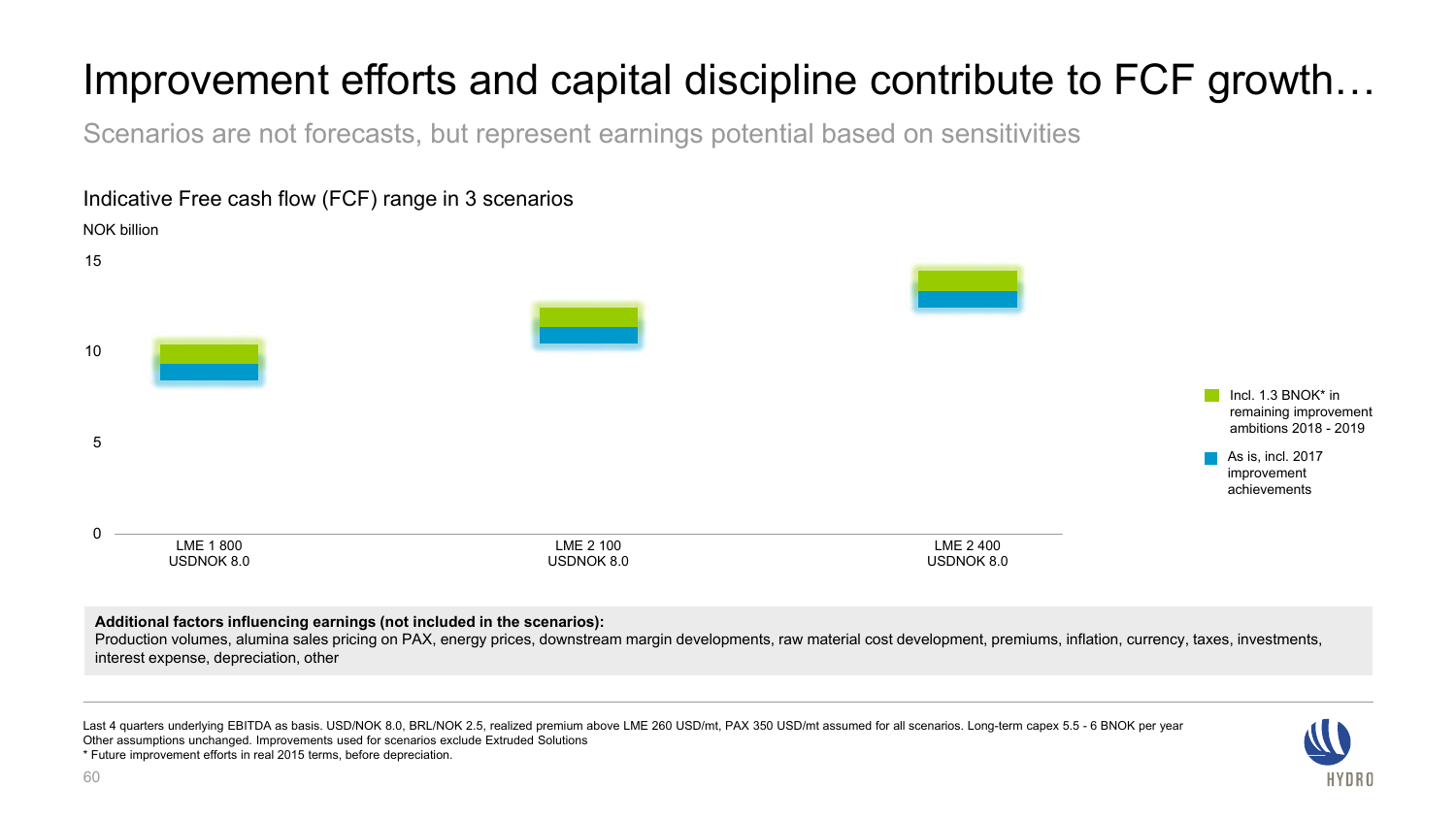## …and lift potential for competitive returns

Scenarios are not forecasts, but represent earnings potential based on sensitivities



#### Indicative RoaCE range in 3 scenarios

#### **Additional factors influencing earnings (not included in the scenarios):**

Production volumes, alumina sales pricing on PAX, energy prices, downstream margin developments, raw material cost development, premiums, inflation, currency, taxes, interest expense, other

Last 4 quarters underlying EBITDA as basis. USD/NOK 8.0, BRL/NOK 2.5, realized premium above LME 260 USD/mt, PAX 350 USD/mt assumed for all scenarios. Other assumptions unchanged. Improvements used for scenarios exclude Extruded Solutions \* Future improvement efforts in real 2015 terms, before depreciation.

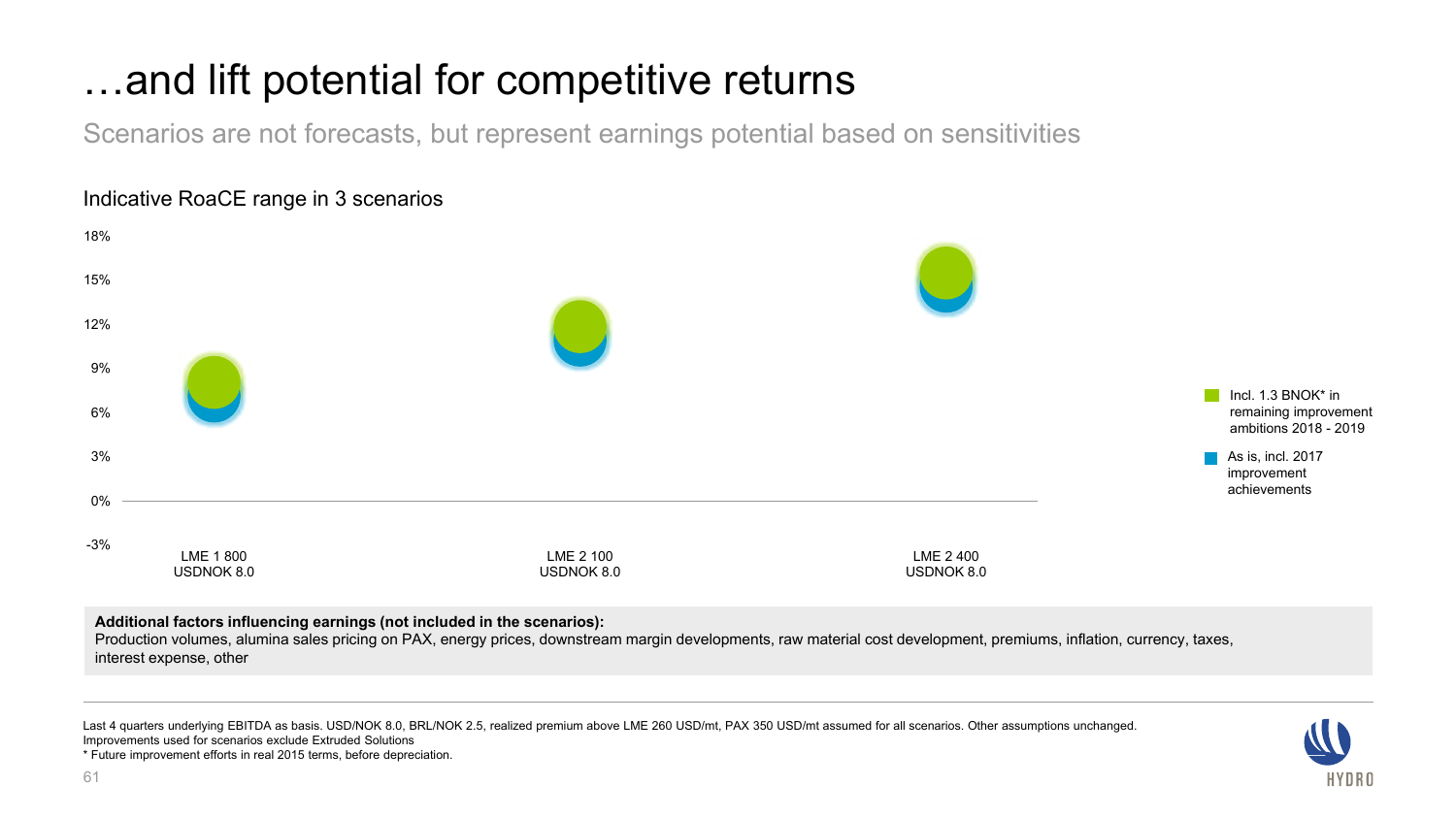# Financial targets and aspiration



H.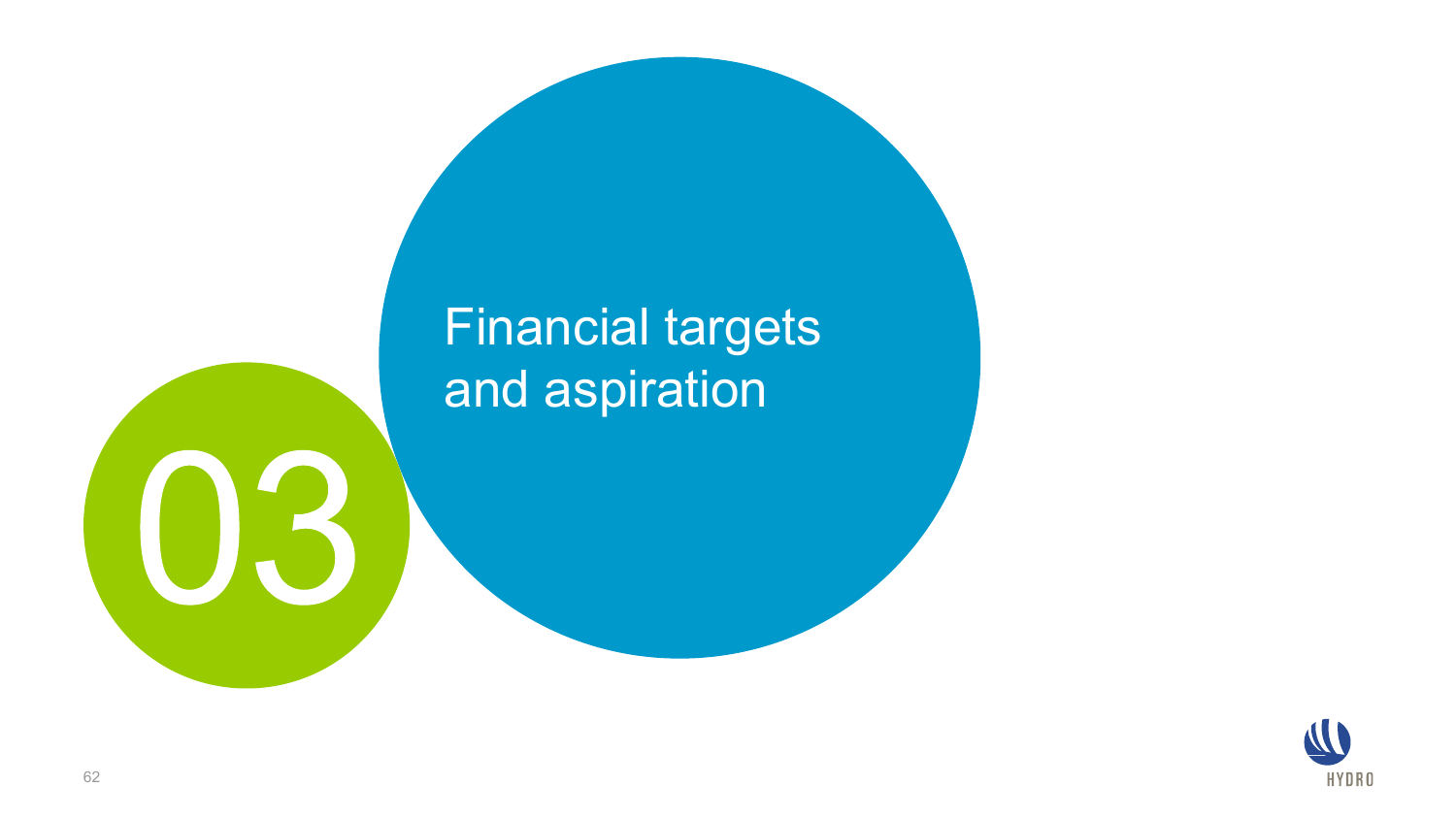## Driving long-term shareholder value

Balancing capital allocation and financial strength

## Solid balance sheet and **liquidity**

Maintain financial flexibility Enable access to capital markets Navigate through the cycles Manage business risks Act on opportunities

### **Capital** expenditures

Sustaining capex to ensure operational excellence

Investments to keep market share, reduce costs, strengthen margins



risk-adjusted returns Deliver competitive cash returns to shareholders

#### Long-term shareholder value

• Reinvest in profitable growth

*or*

 $\bullet$  Return to shareholders

Allocation based on best



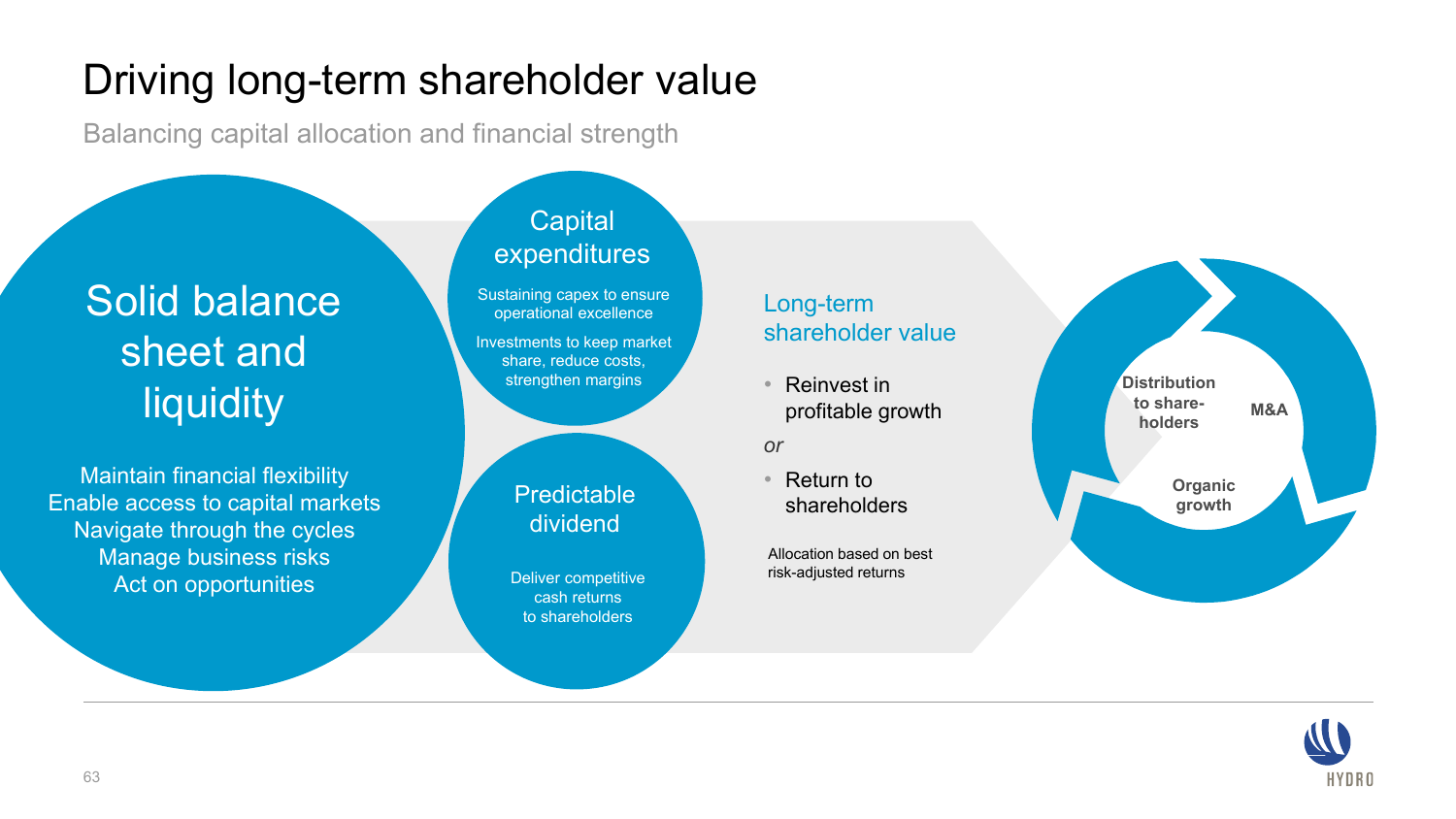## Hydro's aspiration underpinned by firm financial targets

### Medium and long-term

|                                     | Ambition                  | <b>Timeframe</b>             | CMD 2017 status                  |
|-------------------------------------|---------------------------|------------------------------|----------------------------------|
| Better improvement ambition         | 3.0 BNOK                  | 2016-2019                    | 1.7 BNOK<br>2017E                |
| Long-term sustaining capex          | $\sim$ 5.5 - 6.0 BNOK     | Over the cycle               | <b>5.6 BNOK</b><br>2017E         |
| Dividend payout ratio               | 40% of net income         | Over the cycle               | $~133\%$ 1)<br>2012-2016         |
| FFO/adjusted net debt <sup>2)</sup> | > 40%                     | Over the cycle               | 65%<br>LTM Q3-17 3)              |
| Adjusted net debt/Equity            | $< 55\%$                  | Over the cycle               | 28%<br>$Q3-17^{3}$               |
| <b>RoACE</b>                        | Competitive <sup>4)</sup> | Over the cycle               | $7.4\%$ 3,5)<br><b>LTM Q3-17</b> |
|                                     |                           | Better <b>Bigger</b> Greener |                                  |

1) Payout ratio 5 year average – dividend per share divided by earnings per share from continuing operations for the last 5 years

2) FFO – funds from operations

3) Estimate incl Sapa

4) Measured against a relevant peer group

5) Underlying return on average capital employed after tax (RoACE)